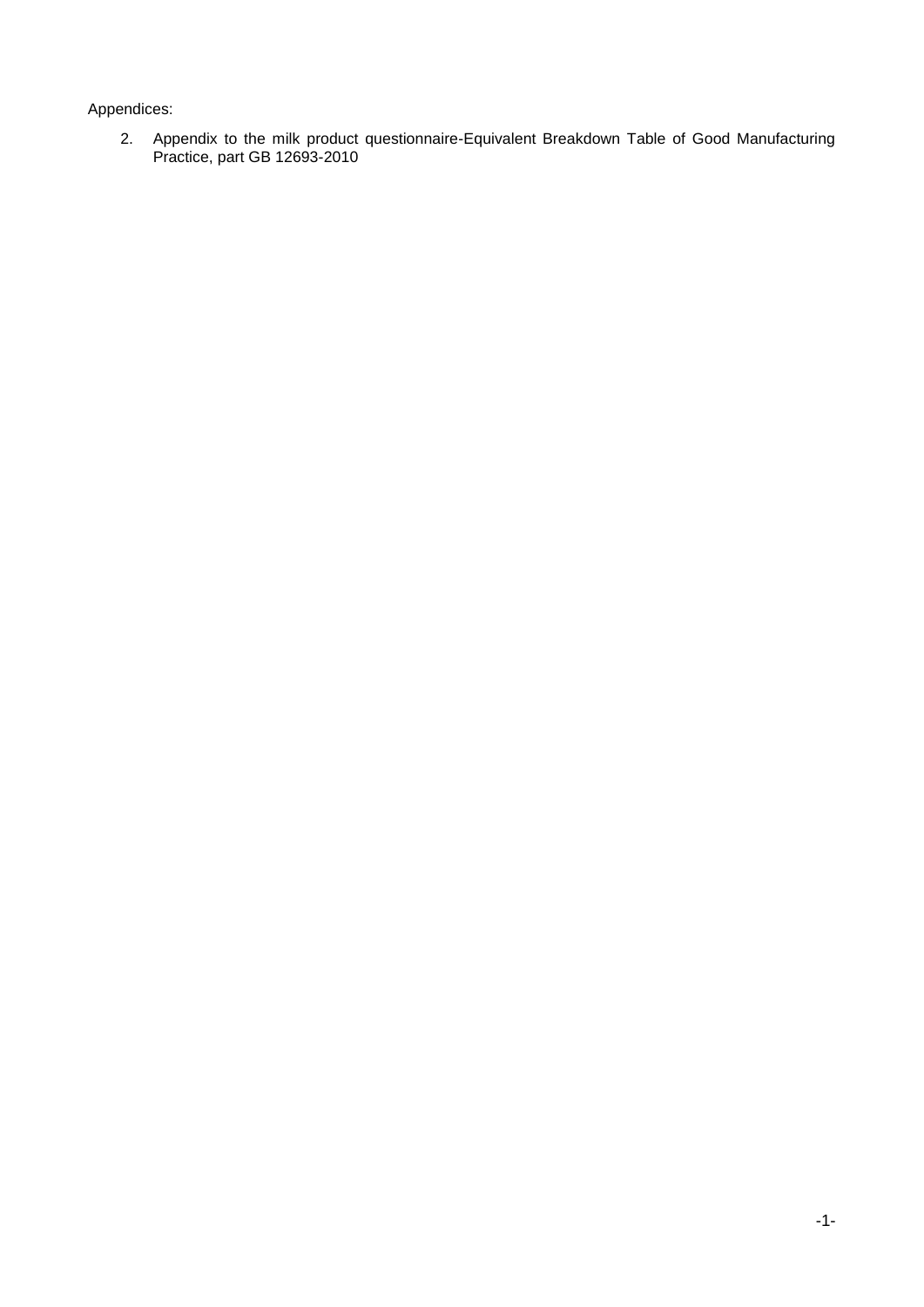# **Description materials equivalent to relevant good manufacturing practices for milk products in China**

Please fill in the right hand column of the following table listing the provisions of the exporting country's national legislation and/or other standards used for manufacturers intending to export dairy products to the PRC. If not already covered in this table, please provide a copy of the exporting country's relevant national laws, regulations and administrative provisions.

| <b>Chinese National Manufacture Standard</b>                                   |   |                                                                                                               |
|--------------------------------------------------------------------------------|---|---------------------------------------------------------------------------------------------------------------|
| manufacturing<br>milk<br>Good<br>practice<br>for<br>products<br>(GB12693-2010) |   | Exporting country's national legislation and/or other standards                                               |
|                                                                                |   | Federal Act on Food and Utility Articles [LMG]                                                                |
|                                                                                |   | Art. 2 Scope of application                                                                                   |
|                                                                                |   | 1 This Act applies to:                                                                                        |
|                                                                                |   | a. the manufacture, processing, storage, transport and offering of foodstuffs                                 |
|                                                                                |   | and utility articles;                                                                                         |
|                                                                                |   | b. the labelling and advertising of foodstuffs and utility articles;                                          |
|                                                                                |   | c. the import, transit and export of foodstuffs and utility articles.                                         |
|                                                                                |   | 2 This Act also applies to agricultural production to the extent that it is for the manufacture               |
|                                                                                |   | of foodstuffs.                                                                                                |
|                                                                                |   | 3 The same provisions apply to imported foodstuffs, provided this is not contradictory                        |
|                                                                                |   | to international agreements.                                                                                  |
| Scope                                                                          | 1 | Foodstuffs and Utility Articles Ordinance [LGV]                                                               |
|                                                                                |   | Art. 1 Subject matter and scope of application                                                                |
|                                                                                |   | This Ordinance regulates:                                                                                     |
|                                                                                |   | a. the manufacture, processing, treatment, storage, transport, labelling, advertising and offering of         |
|                                                                                |   | foodstuffs and utility articles;                                                                              |
|                                                                                |   | b. the hygienic handling of foodstuffs and utility articles;                                                  |
|                                                                                |   | the self-supervision and official controls of foodstuffs and utility articles, namely the sampling, the<br>c. |
|                                                                                |   | evaluation basis and analysis methods, their entry in the Swiss Food Manual, and the requirements to be       |
|                                                                                |   | satisfied by persons charged with controlling foodstuffs;                                                     |
|                                                                                |   | d. the import, transit and export of foodstuffs and utility articles;                                         |
|                                                                                |   |                                                                                                               |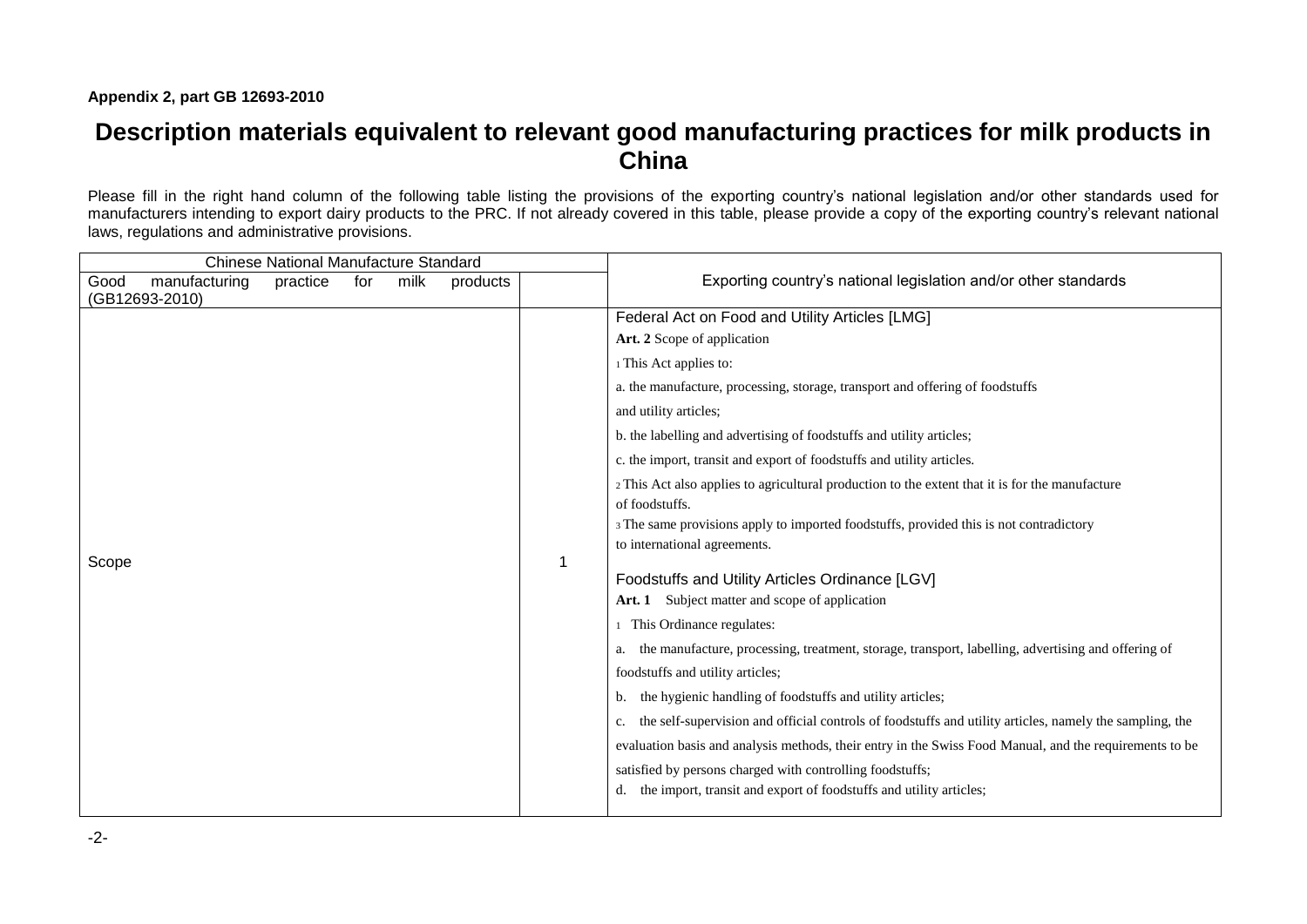|                                        |   | Hygiene Ordinance [HyV]                                                                                   |
|----------------------------------------|---|-----------------------------------------------------------------------------------------------------------|
|                                        |   | Art. 1 Subject matter and scope of application                                                            |
|                                        |   | 1 This Ordinance:                                                                                         |
|                                        |   | establishes the general hygiene provisions applicable to handling foodstuffs and utility articles;<br>a.  |
|                                        |   | sets out the personal hygiene requirements to be satisfied by the employees of food businesses and<br>b.  |
|                                        |   | their training and education in respect of hygiene matters;                                               |
|                                        |   | specifies the thermal processes and processing hygiene;<br>c.                                             |
|                                        |   | establishes special hygiene provisions applicable to certain foodstuffs of animal origin;<br>d.           |
|                                        |   | e.2 establishes the microbiological criteria for foodstuffs and utility articles.                         |
|                                        |   | Ordinance on Hygiene in Milk Production [VHyMP]                                                           |
|                                        |   | Art. 1                                                                                                    |
|                                        |   | This Ordinance applies to:                                                                                |
|                                        |   | animal husbandry facilities in which milk is collected for the supply of food;<br>a.                      |
|                                        |   | the transport of milk.<br>b.                                                                              |
|                                        |   |                                                                                                           |
|                                        |   | Ordinance on the Disposal of Animal By-products [VTNP]                                                    |
|                                        |   | Art. 2 Subject matter and scope of application                                                            |
|                                        |   | This Ordinance regulates the disposal of animal by-products.                                              |
|                                        |   | Foodstuffs and Utility Articles Ordinance [LGV]                                                           |
|                                        |   | Art. 12 Reporting requirements                                                                            |
|                                        |   | 1 Whoever manufactures, processes, treats, stores, transports, offers, imports or exports foodstuffs must |
|                                        |   | report their operations to the competent cantonal enforcement authority.                                  |
|                                        |   | 2 This shall not apply to the occasional offering on a small scale of food products at bazaars, school    |
| <b>Location and Plant Environments</b> | 4 | events and similar venues.                                                                                |
|                                        |   | 3 Any significant changes taking place within the firm or its closure must also be reported.              |
|                                        |   |                                                                                                           |
|                                        |   |                                                                                                           |
|                                        |   | Art. 13 Licensing requirements applicable to firms                                                        |
|                                        |   | 1 Firms which manufacture, process, handle, store or offer foodstuffs of animal origin are subject to an  |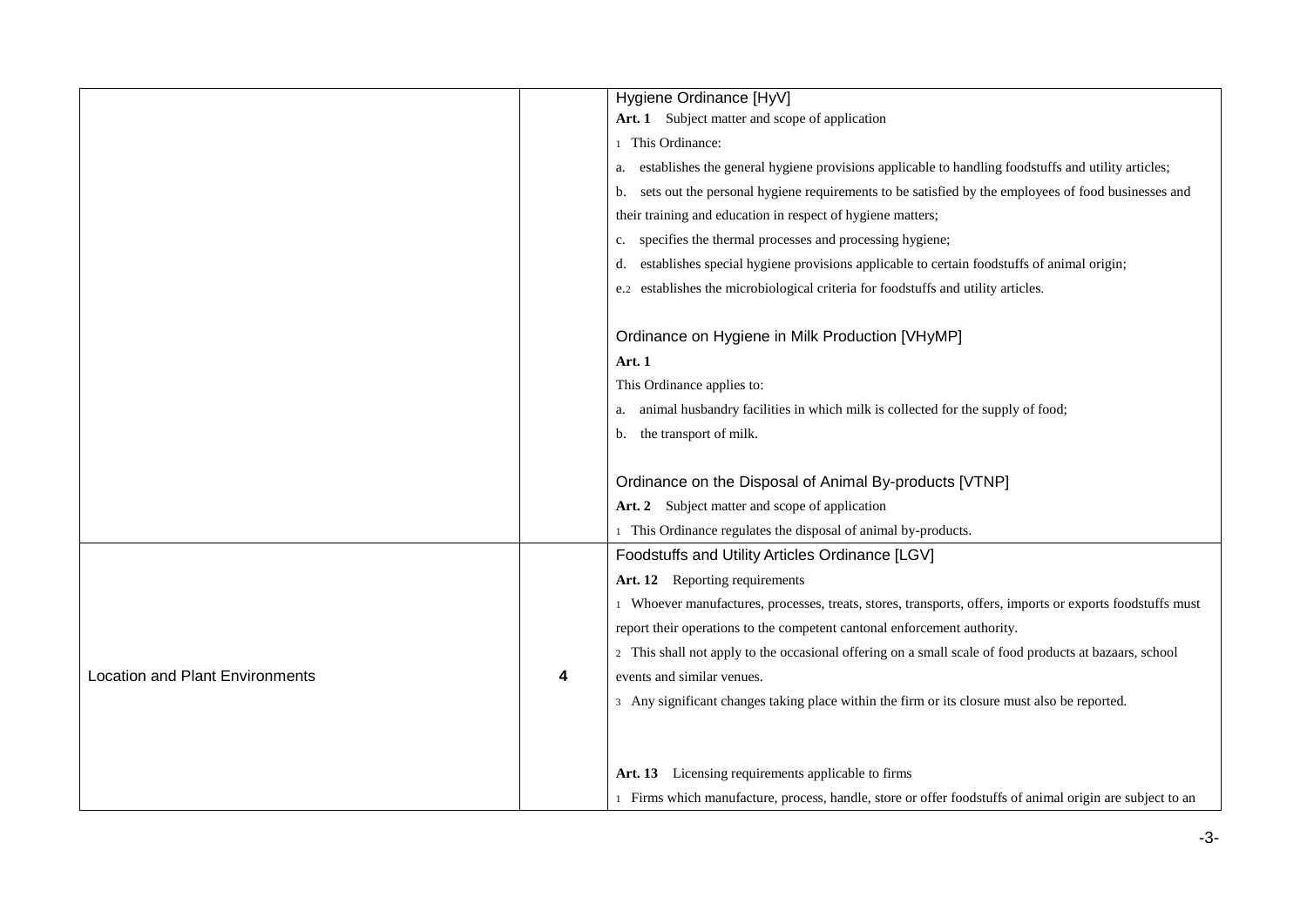| operating licence issued by the competent cantonal enforcement authority.                                    |
|--------------------------------------------------------------------------------------------------------------|
| 2 The following do not require an operating licence:                                                         |
| Firms which operate only in primary production;<br>a.                                                        |
| Firms which engage only in transport operations;<br>b.                                                       |
| Firms which only store foodstuffs of animal origin for which no temperature control is required;<br>C.32     |
| Retailers which only offer foodstuffs of animal origin directly to consumers;<br>d.33                        |
| Retailers which offer foodstuffs of animal origin to other food businesses where they only store or<br>e.34  |
| transport these foodstuffs beforehand;                                                                       |
| f.35 Retailers which offer foodstuffs of animal origin to other retailers, where this represents a secondary |
| activity at the local level of limited scope;                                                                |
| Firms which only manufacture, process, treat, store or offer foodstuffs that contain both products of        |
| plant origin as well as meat products, gelatine, collagen, treated stomachs, treated bladders and treated    |
| intestines, crackling (pork rind), rendered animal fats, processed fishery products, dairy products or egg   |
| products;                                                                                                    |
| Firms which only manufacture, process, treat, store or offer apiculture products.<br>h.                      |
| 3 Before the competent cantonal enforcement authority issues an operating licence it will conduct an         |
| on-site inspection.                                                                                          |
| 4 It will issue an operating licence where the relevant food law requirements applicable to the respective   |
| operation have been satisfied.                                                                               |
| 5 The licensed firm will receive an authorisation number. This is a component part of the firm's             |
| identification mark.                                                                                         |
| 6 Where the control authority detects serious non-compliance during an official inspection, it may           |
| suspend the operating licence or revoke it entirely.                                                         |
| 7 Where modifications are made in a licensed firm which might affect food hygiene this must be reported      |
| to the competent cantonal enforcement authority.                                                             |
|                                                                                                              |
| Art. 56 Regular and risk-based controls                                                                      |
| 1 Official controls are conducted by the competent authorities. They serve to verify compliance with food    |
| laws and provisions relating to animal health and animal welfare.                                            |
| 2 The controls are to be conducted regularly and with the appropriate frequency. As a rule, they are         |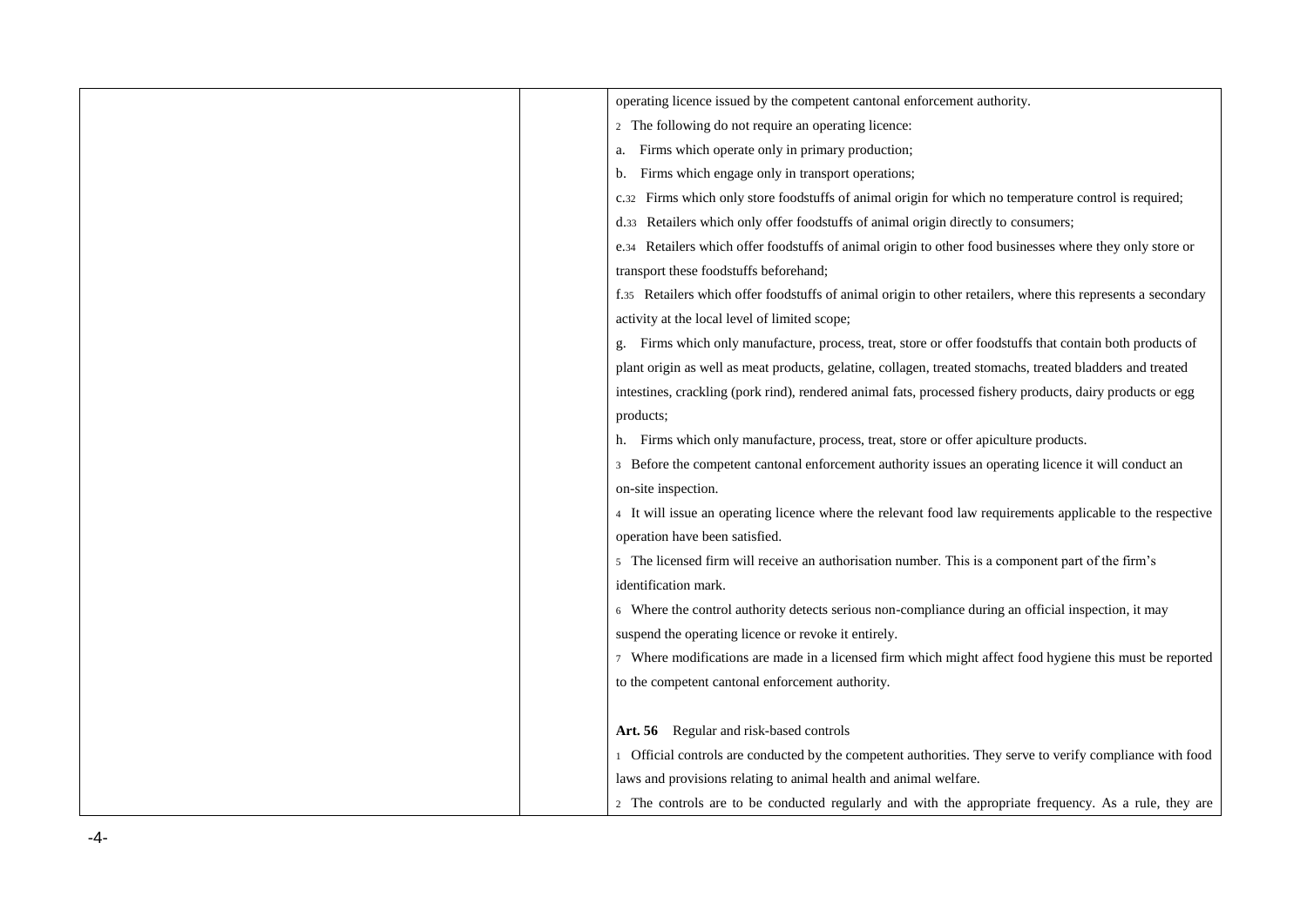|                    |   | conducted without any advance notification.                                                                  |
|--------------------|---|--------------------------------------------------------------------------------------------------------------|
|                    |   | 3 They are conducted on a risk basis; the following is to be taken into account:                             |
|                    |   | The established risks which are associated with foodstuffs, food businesses, the use of foodstuffs or<br>a.  |
|                    |   | with processes, materials, substances, activities or processes which may have an impact on food safety;      |
|                    |   | The conduct to date of the responsible persons with regard to compliance with food laws;<br>b.               |
|                    |   | The reliability of self-supervisions previously conducted;<br>c.                                             |
|                    |   | The size of the firm;<br>d.                                                                                  |
|                    |   | Information which might point to a violation of food laws;<br>e.                                             |
|                    |   | Any guarantees provided by the competent authorities of the country of origin;<br>f.                         |
|                    |   | The potential for deception in advertising.                                                                  |
|                    |   |                                                                                                              |
|                    |   | Hygiene Ordinance [HyV]                                                                                      |
|                    |   | Art. 7 General provisions applicable to food businesses                                                      |
|                    |   | 1 The premises and facilities of food businesses must be clean and always be well maintained.                |
|                    | 5 | 2 The layout, design, construction, siting and size of premises and facilities must permit the following     |
|                    |   | requirements to be satisfied:                                                                                |
|                    |   | They must be capable of being maintained in appropriate condition, cleaned and disinfected; air-borne        |
|                    |   | contamination must be capable of being avoided or restricted to a minimum. They must provide for             |
|                    |   | adequate working space to allow for the hygienic performance of all operations.                              |
|                    |   | The accumulation of dirt, contact with toxic materials, the shedding of particles into food and the          |
| Plant and Workshop |   | formation of condensation or undesirable mould on surfaces must be capable of being prevented.               |
|                    |   | Good food hygiene practices must be ensured which also includes protection against contamination.<br>c.      |
|                    |   | Where necessary, suitable temperature-controlled handling and storage conditions of sufficient<br>d.         |
|                    |   | capacity must be provided for maintaining foodstuffs at appropriate temperatures and designed to allow       |
|                    |   | those temperatures to be monitored and, where necessary, recorded.                                           |
|                    |   | Drainage facilities must be adequate for the purpose intended and designed and constructed to avoid          |
|                    |   | any risk of contamination of foodstuffs. Where drainage channels are fully or partially open, they must be   |
|                    |   | so designed to ensure that waste does not flow from a contaminated area into a clean area, in particular not |
|                    |   | into an area where foods likely to present a high risk to the final consumer are handled.                    |
|                    |   | f. Food-handling areas must have adequate natural or artificial lighting.                                    |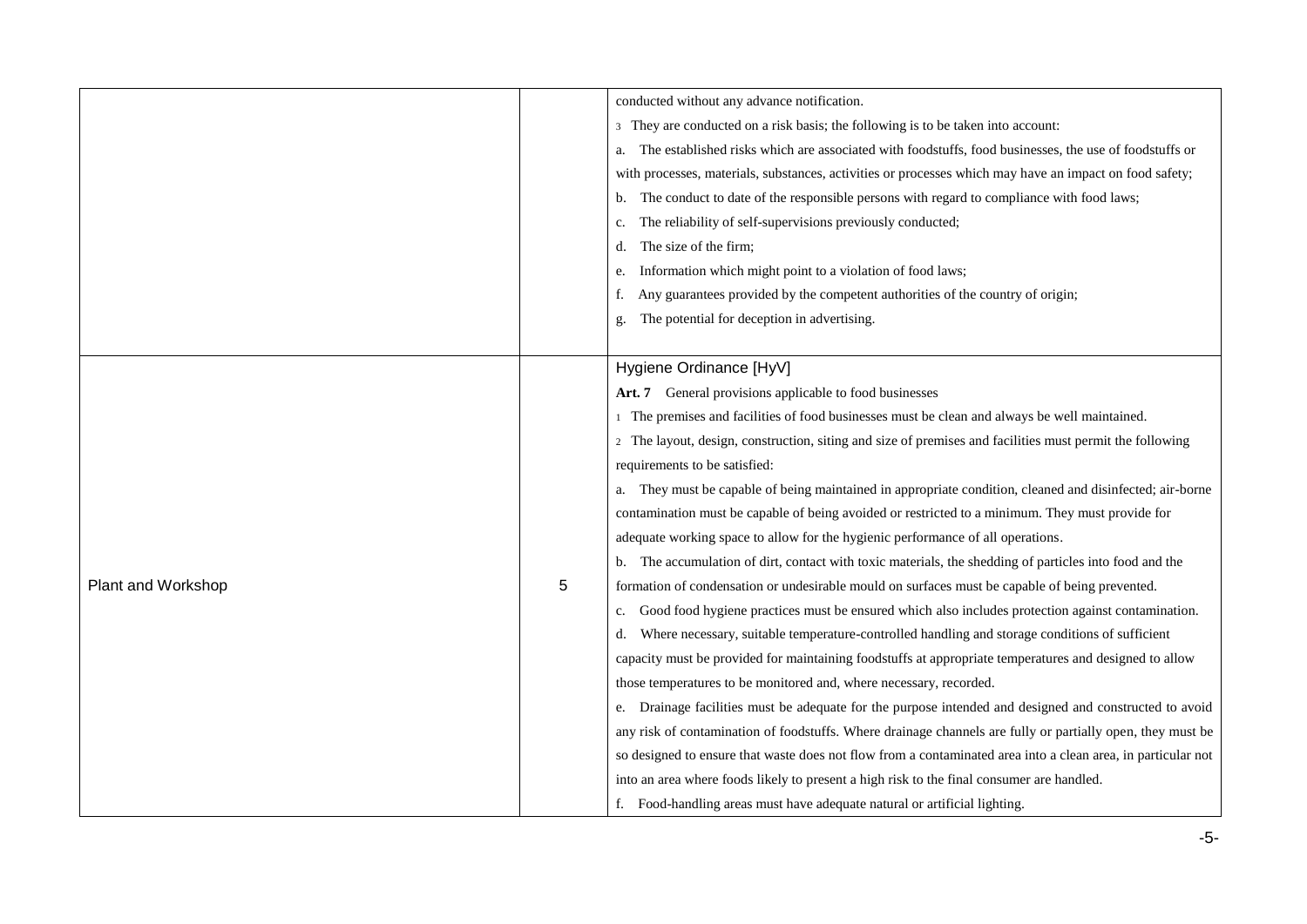| Premises and installations must be kept free of vermin, rodents and other pests. Where necessary,           |
|-------------------------------------------------------------------------------------------------------------|
| suitable pest control procedures are to be employed.                                                        |
| h. Cleaning agents and disinfectants may not be stored in areas where food is handled.                      |
|                                                                                                             |
| Art. 8 Special provisions applicable to premises                                                            |
| 1 In areas where food is prepared, treated or processed, the design and layout must permit good food        |
| hygiene practices, including protection against cross-contamination between and during operations.          |
| 2 These areas must satisfy the following requirements in particular:                                        |
| The floor surfaces must be maintained in a sound condition and be easy to clean and, if necessary,          |
| disinfect. They must be impervious, non-absorbent and washable and be made of non-toxic materials.          |
| Where necessary, they must allow adequate surface drainage. The responsible person must be able to          |
| prove to the competent cantonal enforcement authority that any other materials which might be used are      |
| suitable.                                                                                                   |
| The wall surfaces must be maintained in a sound condition and be easy to clean and, if necessary,<br>b.     |
| disinfect. They must be impervious, non-absorbent and washable and be made of non-toxic materials, and      |
| feature a smooth surface up to a height appropriate for the respective operations. The responsible person   |
| must be able to prove to the competent cantonal enforcement authority that any other materials which        |
| might be used are suitable.                                                                                 |
| c. Ceilings, directly visible interior surfaces of the roof and overhead fixtures are to be constructed and |
| finished so as to prevent the accumulation of dirt and to minimise condensation, the growth of undesirable  |
| mould and the shedding of particles.                                                                        |
| Windows and other openings must be constructed to prevent the accumulation of dirt. Those which<br>d.       |
| can be opened to the outside environment must, where necessary, be fitted with insect-proof screens which   |
| can be easily removed for cleaning. Where open windows would result in the contamination of foodstuffs,     |
| they must remain closed and fixed during production, processing or treatment processes.                     |
| e. Doors must be easy to clean and, if necessary, disinfect. They must possess a smooth and                 |
| water-repellent surface. The responsible person must be able to prove to the competent cantonal             |
| enforcement authority that any other materials which might be used are suitable.                            |
| f. Surfaces in food-handling areas and in particular those which come into contact with food are to be      |
| maintained in a sound condition and be easy to clean and, where necessary, easy to disinfect. They must     |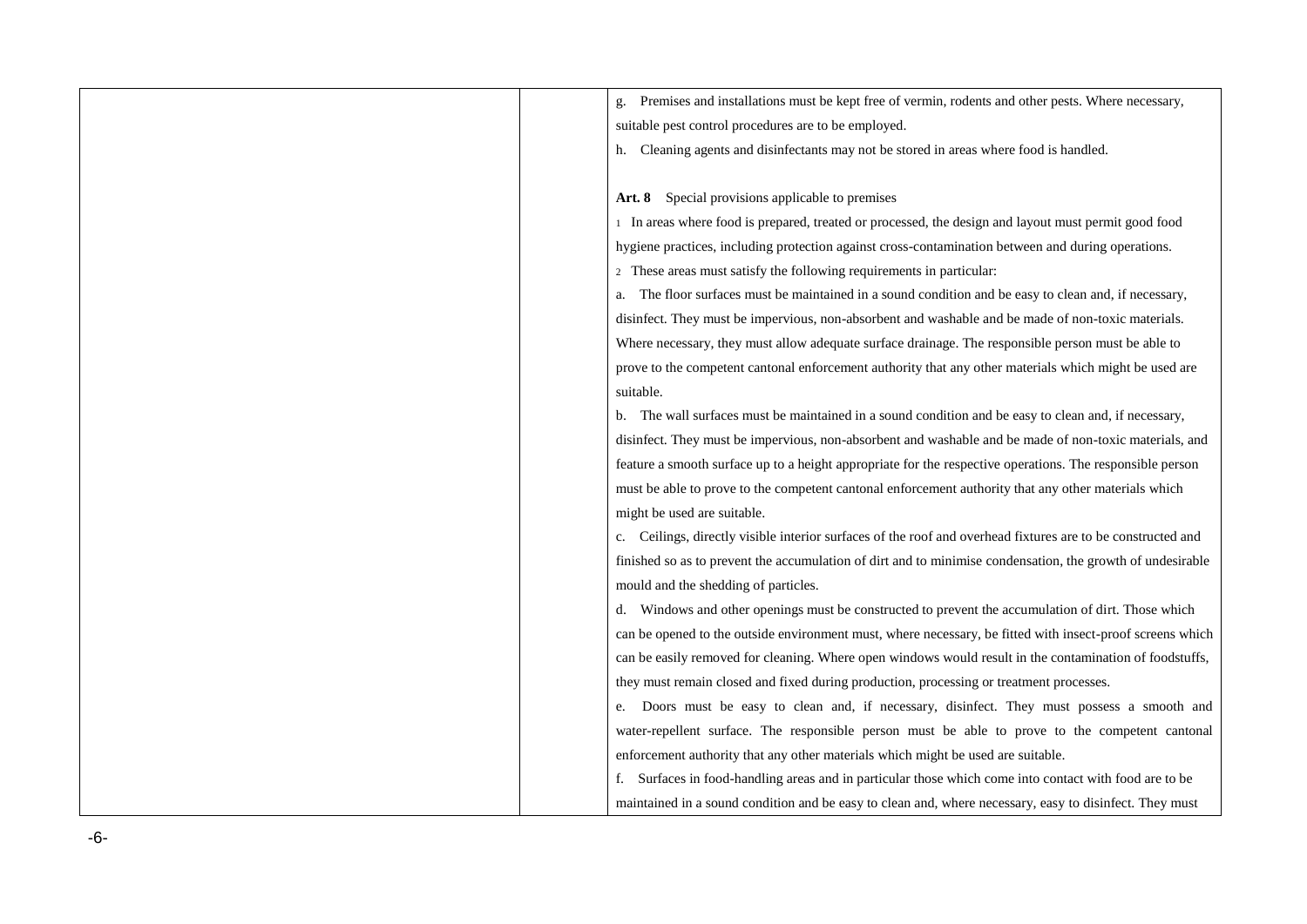|                   |     | be made of corrosion-resistant, smooth, washable and non-toxic materials. The responsible person must be       |
|-------------------|-----|----------------------------------------------------------------------------------------------------------------|
|                   |     | able to prove to the competent cantonal enforcement authority that any other materials which might be          |
|                   |     | used are suitable.                                                                                             |
|                   |     | 3 Where necessary, adequate facilities are to be provided for the cleaning, disinfecting and storage of        |
|                   |     | working utensils and equipment. These facilities must be constructed of materials resistant to corrosion       |
|                   |     | and must be easy to clean and have an adequate supply of hot and cold water.                                   |
|                   |     |                                                                                                                |
|                   |     | Ordinance on Hygiene in Milk Production [VHyMP]                                                                |
|                   |     | Art. 17 Cleaning areas                                                                                         |
|                   |     | Areas in which containers, milking equipment and dairy equipment are cleaned must feature:                     |
|                   |     | washable, acid-resistant walls and floors;<br>a.                                                               |
|                   |     | hot and cold water;<br>b.                                                                                      |
|                   |     | drains fitted with a trap;<br>c.                                                                               |
|                   |     | good lighting and ventilation.<br>d.                                                                           |
|                   |     |                                                                                                                |
|                   |     | Art. 23 Facilities, containers and dairy equipment                                                             |
|                   |     | 1 Areas in which milk is stored, treated and refrigerated must be situated and equipped so that                |
|                   |     | contamination of milk is avoided to the maximum extent possible.                                               |
|                   |     | 2 Containers and dairy equipment must also be designed so that contamination of milk is avoided to the         |
|                   |     | maximum extent possible.                                                                                       |
|                   |     | 3 Containers and dairy equipment may only be used for milking, for the treatment, refrigeration and            |
|                   |     | storage of milk and for the transport of milk as well as for the return of these items for reuse, however, not |
|                   |     | for storing whey or skimmed milk.                                                                              |
|                   |     |                                                                                                                |
|                   |     | Swiss Guide on Good Manufacturing Practice for milk processing: <sup>1</sup>                                   |
|                   |     | SOP 04.01-04.04                                                                                                |
|                   |     |                                                                                                                |
| <b>Facilities</b> | 5.3 | Hygiene Ordinance [HyV]                                                                                        |

 1 Swiss Guide on Good Manufacturing Practice for milk processing: Leitlinie für eine gute Verfahrenspraxis für die gewerbliche Milchverarbeitung, fromarte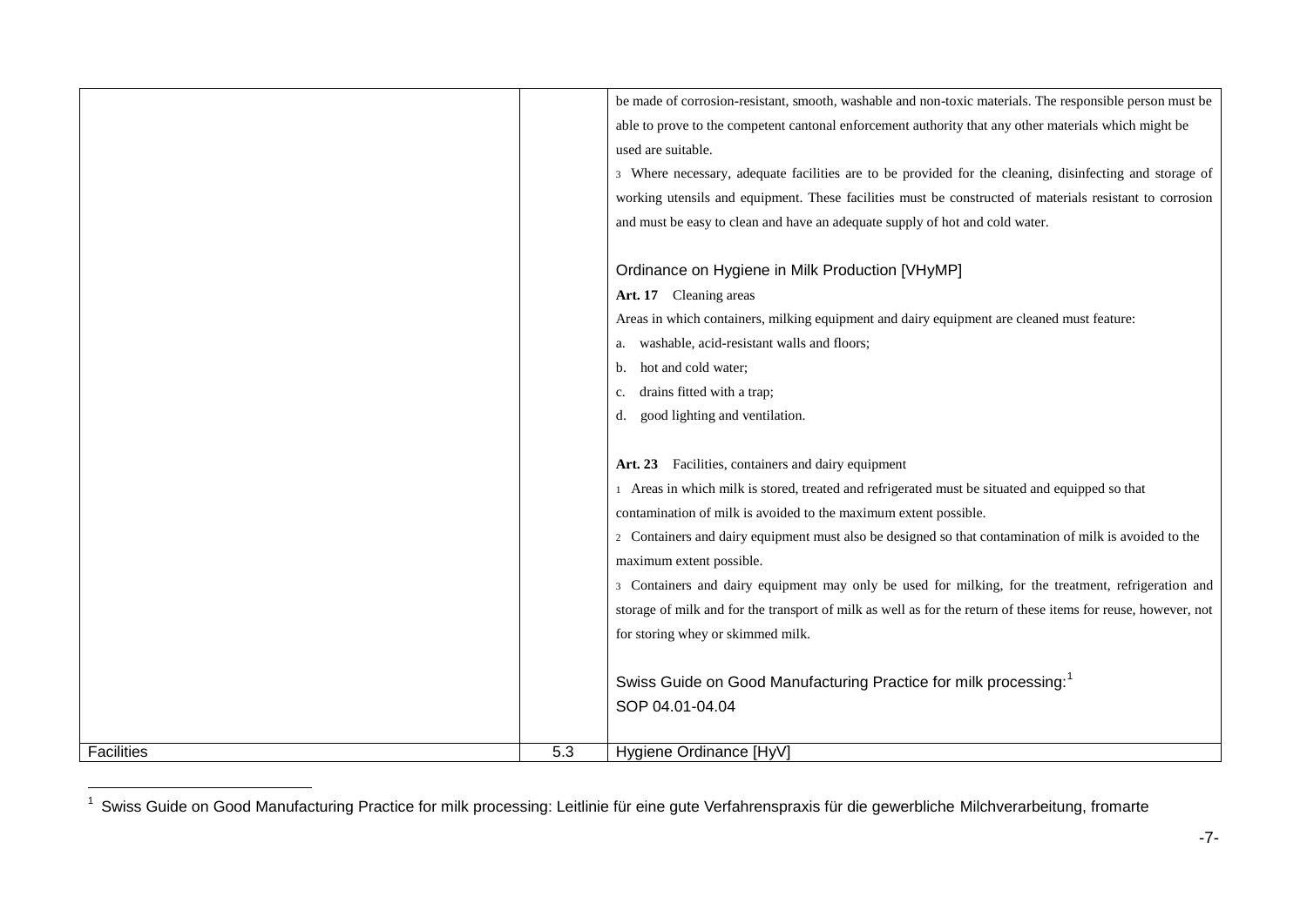| Art. 10 Sanitary conveniences                                                                              |
|------------------------------------------------------------------------------------------------------------|
| 1 In food businesses, an adequate number of flush lavatories must be available and connected to an         |
| effective drainage system. They may not open directly into areas in which food is handled.                 |
| 2 A sufficient number of washbasins for cleaning hands must be located at suitable sites and be provided   |
| with hot and cold running water and materials for hygienically cleaning hands and drying them.             |
| 3 All sanitary conveniences must be provided with adequate natural or mechanical ventilation.              |
| Art. 17 Water supply                                                                                       |
| 1 Food businesses must provide for potable water in sufficient quantity as specified by the Ordinance of   |
| the Federal Department of Home Affairs (FDHA) of 23 November 200514 on Potable, Spring and Mineral         |
| Water.                                                                                                     |
| 2 This potable water must be used whenever necessary to ensure that foodstuffs are not contaminated.       |
| 3 Water which is recycled either for use in processing or as an ingredient must not present a risk of      |
| contamination to food by microbiological, chemical or physical hazards, and must be of the same standard   |
| as potable water.                                                                                          |
| 4 Ice which comes into contact with food or which may contaminate food is to be made from potable          |
| water.                                                                                                     |
| The ice is to be made, handled and stored under conditions which protect it from contamination.            |
| 5 Steam which comes into direct contact with food may not contain any hazardous substances nor may it      |
| contaminate the food.                                                                                      |
| 6 Where non-potable water is used for fire control, steam production, refrigeration and other similar      |
| purposes, it must circulate in a separate system and be identified as such.                                |
| Non-potable water may not connect with, or allow reflux into, potable water systems.                       |
|                                                                                                            |
| See also Hygiene Ordinance [Hyv], Art. 7 e:                                                                |
| e. Drainage facilities must be adequate for the purpose intended and designed and constructed to avoid any |
| risk of contamination of foodstuffs. Where drainage channels are fully or partially open, they must be so  |
| designed to ensure that waste does not flow from a contaminated area into a clean area, in particular not  |
| into an area where foods likely to present a high risk to the final consumer are handled.                  |
|                                                                                                            |
| Swiss Guide on Good Manufacturing Practice for milk processing:                                            |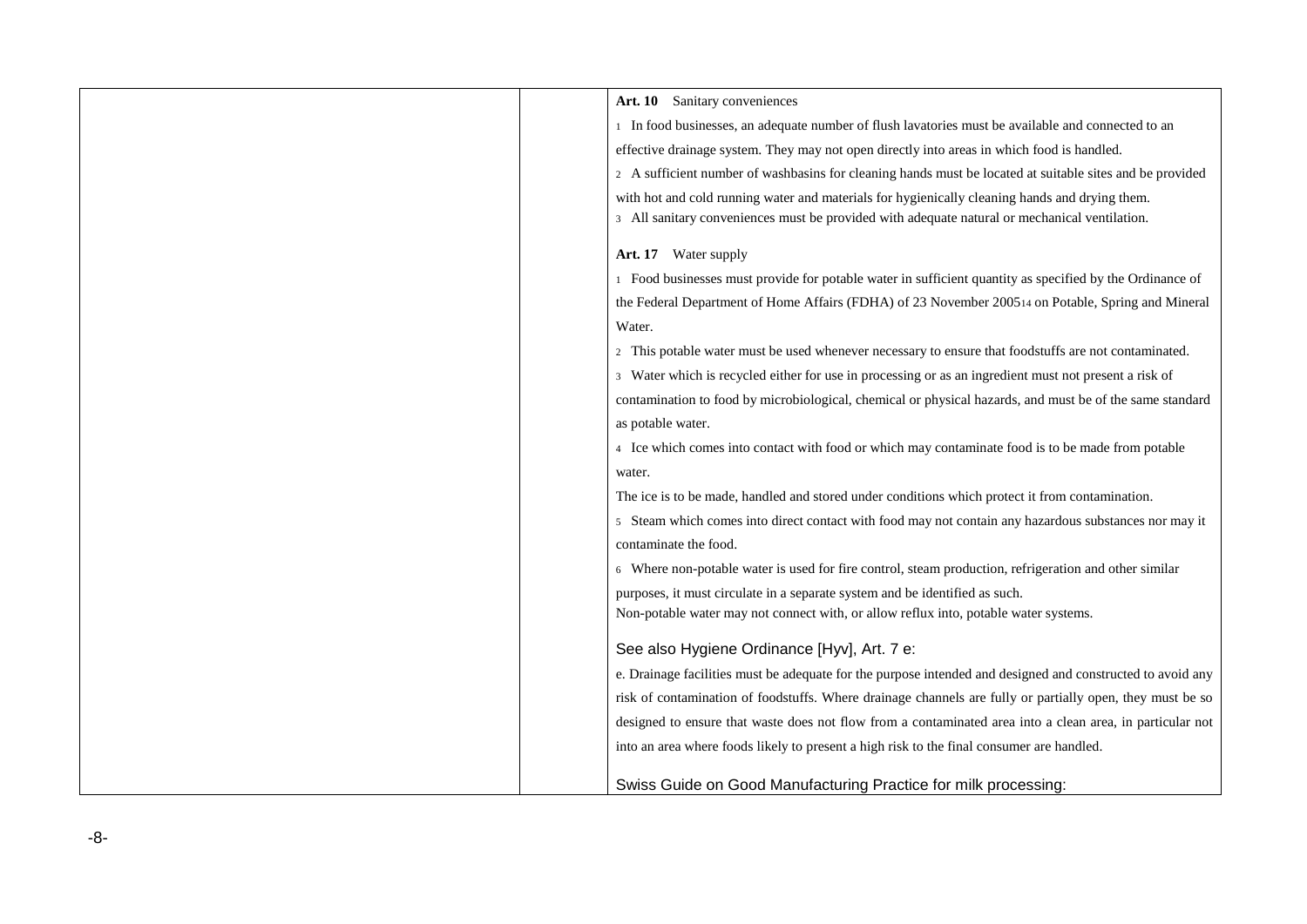|                                                                                                                                                                                                                                                                                                                                                                                                                                                                                                            |         | SOP 04.01-04.04                                                                                                                                                                                                                                                                                                                                                                                                                                                                                                                                                                                                                                  |
|------------------------------------------------------------------------------------------------------------------------------------------------------------------------------------------------------------------------------------------------------------------------------------------------------------------------------------------------------------------------------------------------------------------------------------------------------------------------------------------------------------|---------|--------------------------------------------------------------------------------------------------------------------------------------------------------------------------------------------------------------------------------------------------------------------------------------------------------------------------------------------------------------------------------------------------------------------------------------------------------------------------------------------------------------------------------------------------------------------------------------------------------------------------------------------------|
| <b>Ventilation facilities</b>                                                                                                                                                                                                                                                                                                                                                                                                                                                                              | 5.3.5   | Hygiene Ordinance [HyV]<br>Art. 11 Ventilation<br>1 Food-handling areas in food businesses must have adequate natural or artificial ventilation.<br>2 Mechanical airflow from a contaminated area to a clean area is to be avoided.<br>3 Ventilation systems must be so constructed as to enable filters and other parts requiring cleaning or<br>replacement to be readily accessible.<br>Swiss Guide on Good Manufacturing Practice for milk processing:<br>SOP 04.02, point 4.3:<br>Areas in hygiene zones 1 and 2 must have adequate ventilation and if necessary must<br>be equipped with installations to control air humidity.            |
| Lighting facilities                                                                                                                                                                                                                                                                                                                                                                                                                                                                                        | 5.3.6   | Hygiene Ordinance [HyV], Art. 7 f.<br>f. Food-handling areas must have adequate natural or artificial lighting.                                                                                                                                                                                                                                                                                                                                                                                                                                                                                                                                  |
| Plant should have adequate natural lighting or artificial lighting<br>inside. The lighting coefficient for the workshop shall not be<br>lower than Standard IV; the mixed illumination shall not be<br>lower than 540 lx for the work area of quality monitoring and<br>control, not less than 220 lx for the work area of processing,<br>and not less than 110 lx for other areas, except for the areas<br>sensitive to light. The light source shall not cause any change<br>in the color of foodstuffs. | 5.3.6.1 | Hygiene Ordinance [HyV], Art. 7 f:<br>f. Food-handling areas must have adequate natural or artificial lighting.<br><b>Swiss Guide on Good Manufacturing Practice for milk processing:</b><br>SOP 04.02, point 4:<br>An adequate natural or artificial lighting shall enable proper manufacturing conditions<br>and the evaluation of the quality and cleanliness.                                                                                                                                                                                                                                                                                |
| Equipment                                                                                                                                                                                                                                                                                                                                                                                                                                                                                                  | 6       | Hygiene Ordinance [HyV]<br>Art. 14 Equipment<br>1 The following provisions apply to vessels, apparatus, implements and other objects and equipment<br>which come into contact with food (Equipment):<br>a. It must be thoroughly cleaned regularly to avoid any contamination and, where necessary, disinfected.<br>This does not apply to non-returnable containers and packaging.<br>b. It must be constructed, be of such materials and be kept in such good order, repair and condition as to<br>minimise any risk of contamination.<br>c. The equipment must be installed in such a manner so as to allow it to be adequately cleaned along |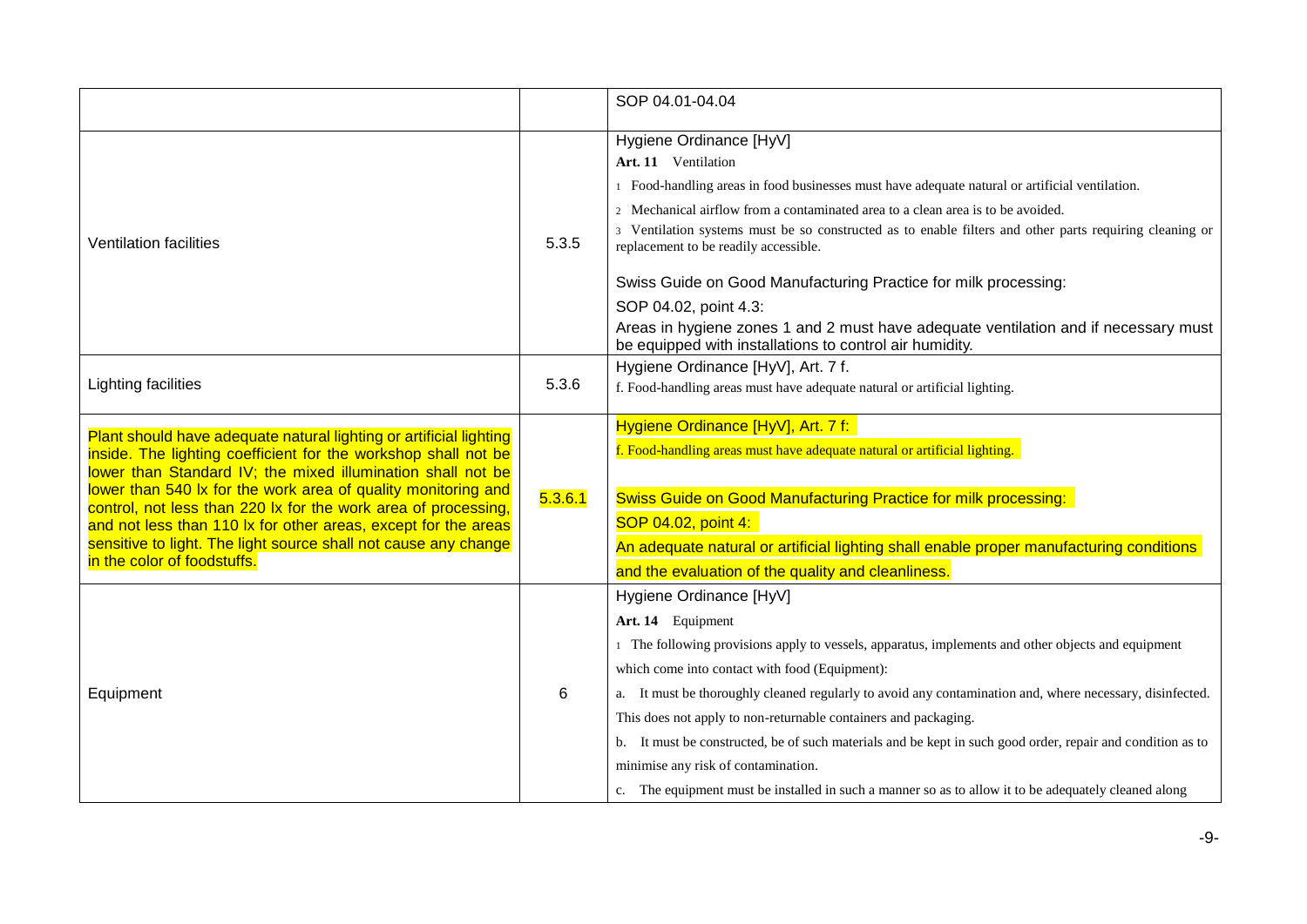|                           |                | with the surrounding area.                                                                                  |
|---------------------------|----------------|-------------------------------------------------------------------------------------------------------------|
|                           |                | Where necessary, it must to be fitted with appropriate control devices.<br>d.                               |
|                           |                | 2 Where chemical additives have to be used to prevent the corrosion of equipment and containers, they       |
|                           |                | are to be used in accordance with good practice.                                                            |
|                           |                | Ordinance on Hygiene in Milk Production [VHyMP]<br>Art. 16 General principles                               |
|                           |                | 1 The surfaces of materials which come into contact with milk must:                                         |
|                           |                | be made of non-toxic material which does not negatively affect the milk;<br>a.                              |
|                           |                | have smooth, corrosion-resistant surfaces;<br>b.                                                            |
|                           |                | be readily accessible;<br>c.                                                                                |
|                           |                | be easy to clean and, if necessary, disinfect;<br>d.                                                        |
|                           |                | be maintained in a sound condition.<br>e.                                                                   |
|                           |                | The surfaces must be cleaned and, where necessary, disinfected after use.<br>2                              |
|                           |                | 3 After each use, or after a series of uses where the period of time between emptying and refilling is very |
|                           |                | short, but in any event at least once per day, the containers and tanks used for the transport of milk must |
|                           |                | be cleaned and disinfected before re-use.                                                                   |
|                           |                |                                                                                                             |
|                           |                | Swiss Guide on Good Manufacturing Practice for milk processing:<br>SOP 04.05                                |
|                           |                | Federal Act on Food and Utility Articles (LMG)                                                              |
|                           |                | Art. 15 Hygiene                                                                                             |
|                           |                | 1 Anyone who manufactures, processes, stores, transports or offers foodstuffs must                          |
|                           |                | ensure that they:                                                                                           |
| <b>Hygiene Management</b> | $\overline{7}$ | a. are stored in clean, tidy conditions;                                                                    |
|                           |                | b. are stored, transported or offered in such a way that they cannot be affected                            |
|                           |                | by substances that present a risk to health, or be adversely affected in any                                |
|                           |                | other way;                                                                                                  |
|                           |                | c. only come into direct or indirect contact with containers, packaging materials,                          |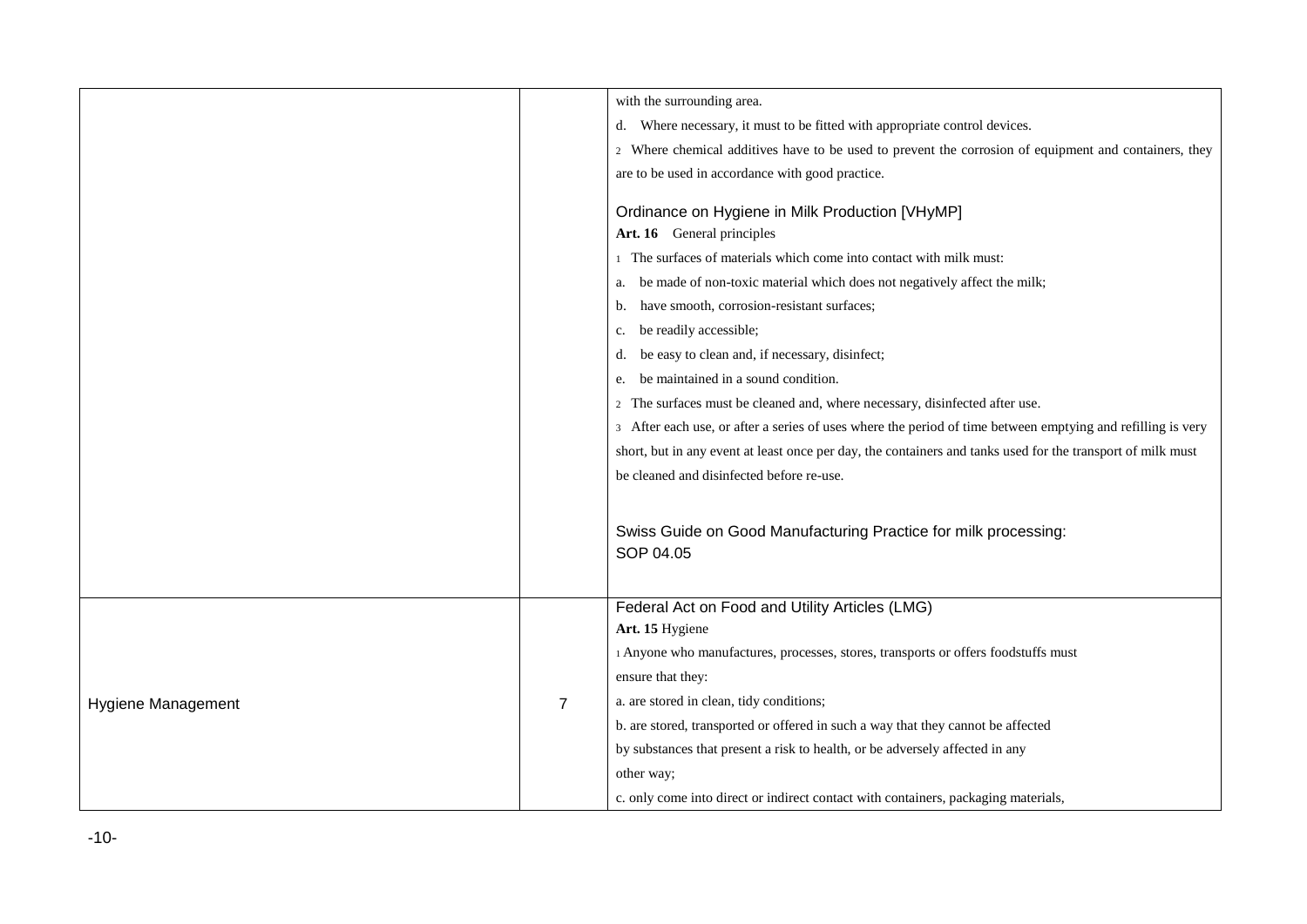| facilities, tools and other similar products that are clean and in good                         |
|-------------------------------------------------------------------------------------------------|
| condition;                                                                                      |
| d. are stored only on premises and transported only in vehicles that are clean,                 |
| sufficiently large and equipped for organised storage;                                          |
| e. are, as far as possible, not affected by pests and parasites.                                |
| 2 Persons who excrete pathogens that may present a risk to the health of consumers              |
| must take special precautions when handling foodstuffs.                                         |
| 3 The Federal Council shall enact regulations on the hygienic handling of foodstuffs.           |
| 4 If it is necessary for the purposes of the Act, the Federal Council may by means of           |
| an Ordinance require persons supplying or offering food or drinks for immediate                 |
| consumption to undergo training in the field of hygiene.                                        |
|                                                                                                 |
| Art. 23 Self-supervision                                                                        |
| 1 Anyone who manufactures, processes, offers, imports or exports foodstuffs, additives          |
| or utility articles must ensure in the course of his activities that the goods are in           |
| conformity with legal requirements. He must analyse them or have them analysed                  |
| according to "Good Manufacturing Practice".                                                     |
| 2 Official inspection does not imply a dispensation from the obligation to carry out            |
| self-supervision.                                                                               |
| 2bis Anyone who discovers that foodstuffs or utility articles that he introduces, manufactures, |
| processes, handles, supplies or offers may constitute a health risk must                        |
| ensure that consumers come to no harm. If the foodstuffs or utility articles are no             |
| longer under the direct control of the person in question, that person must notify the          |
| enforcement authorities in question immediately and cooperate with them.17                      |
| 3 The Federal Council shall regulate the conditions under which analysis may be                 |
| dispensed with in individual cases.                                                             |
| 4 Owners and purchasers of animals for slaughter must notify the official veterinarian          |
| or official expert assistant if there are health concerns concerning an animal or if            |
| an animal has been treated with therapeutic products.                                           |
| 5 The Federal Council may issue the documentation relating to self-supervision.                 |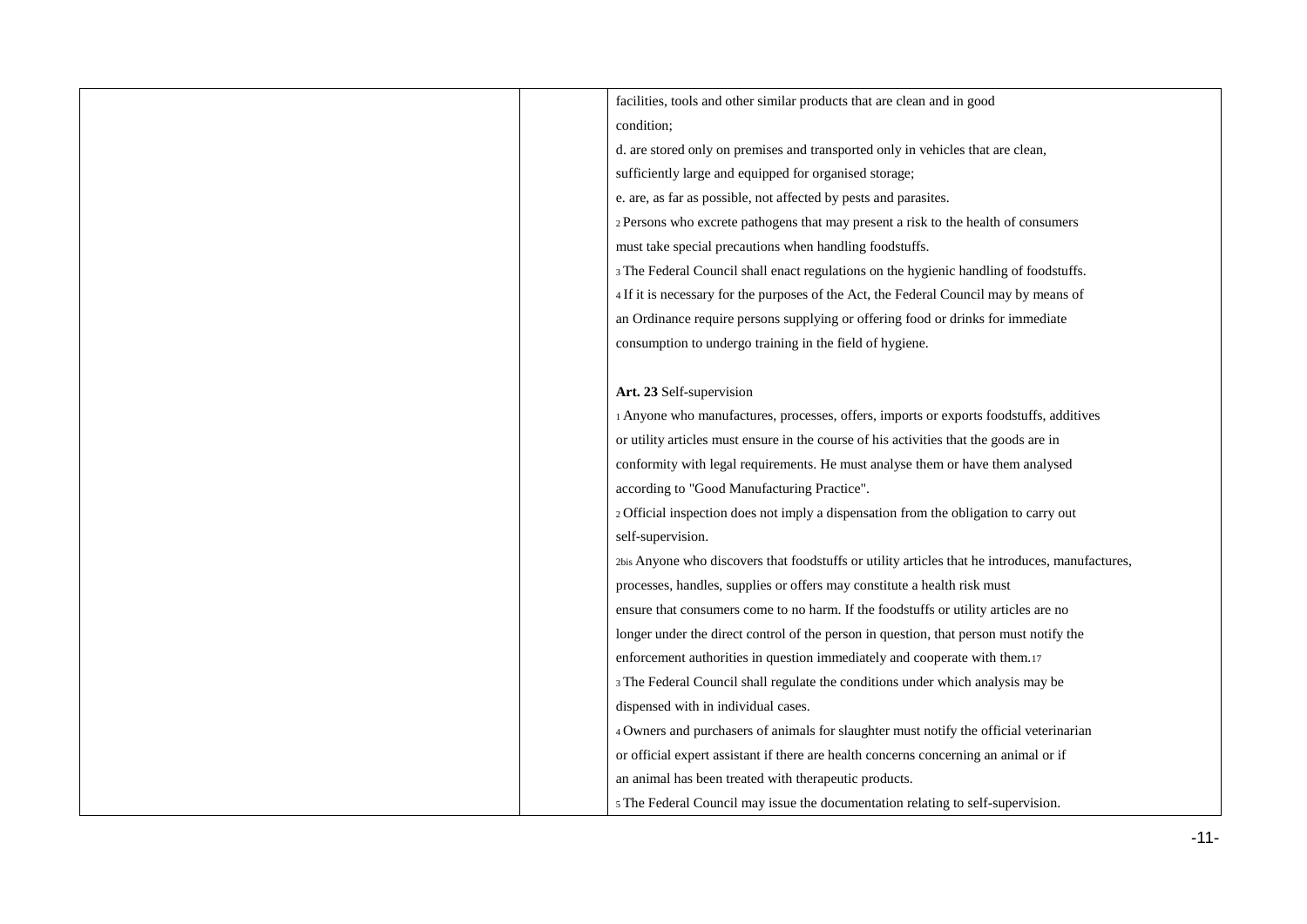| Foodstuffs and Utility Articles Ordinance [LGV]                                                                  |
|------------------------------------------------------------------------------------------------------------------|
| Art. 47 Hygiene                                                                                                  |
| The responsible person must ensure that:                                                                         |
| Foodstuffs and utility articles are not degraded by micro-organisms, foreign matter or in another<br>a.          |
| manner;                                                                                                          |
| A foodstuff is fit for human consumption taking into account its intended use.<br>b.                             |
| The responsible person must take all the actions and precautions necessary to control hazards posed to<br>2      |
| humans.                                                                                                          |
| The vessels, apparatus, implements, packaging materials, conveyances etc. used in food handling and<br>3         |
| in food production and the premises designated for storage and sale must be kept clean and in a good             |
| condition.                                                                                                       |
|                                                                                                                  |
| Self-supervision                                                                                                 |
| Art. 49 General principles                                                                                       |
| The responsible person, as part of his or her duties, must ensure that the legal requirements applicable         |
| to foodstuffs and utility articles have been satisfied at all levels of production, processing and distribution, |
| and in particular those provisions relating to health protection, protection against deception, and the          |
| hygienic handling of foodstuffs and utility articles.                                                            |
| In order to comply with the requirements according to Paragraph 1, the responsible person is obligated<br>2      |
| to engage in self-supervision.                                                                                   |
| Key self-supervision tools include in particular:<br>3                                                           |
| The use of good practices (Good Hygiene Practice, Good Manufacturing Practice);<br>a.                            |
| The use of procedures based on the principles of the HACCP concept (Art. 51);<br>b.                              |
| Traceability;<br>c.                                                                                              |
| The sampling and analysis of foodstuffs and utility articles.<br>d.                                              |
|                                                                                                                  |
| Art. 50 Traceability                                                                                             |
| Foodstuffs, animals intended for food manufacture and all substances which may be expected to be                 |
| processed into a foodstuff must be traceable through all stages of manufacturing, processing and                 |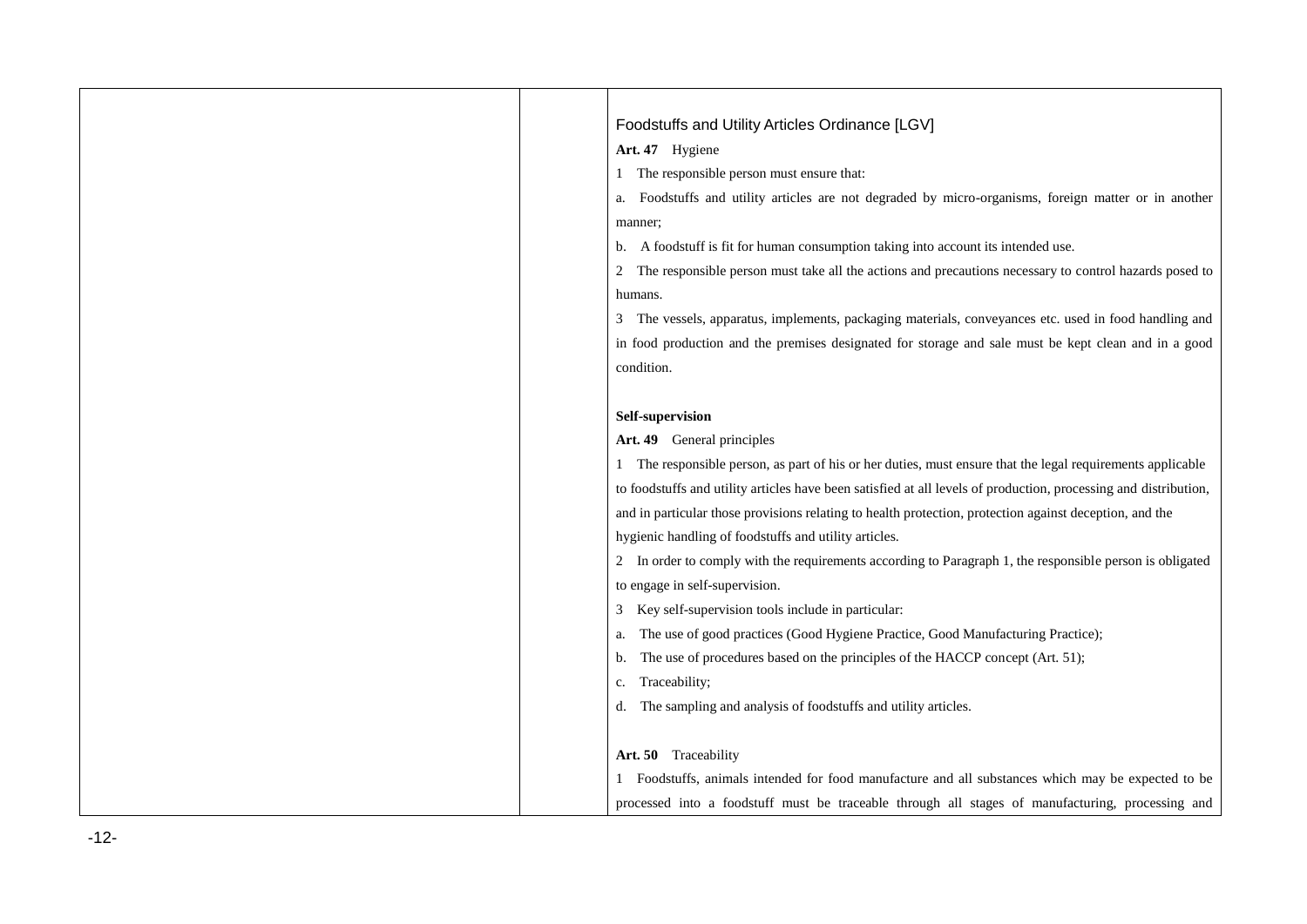| distribution.                                                                                                    |
|------------------------------------------------------------------------------------------------------------------|
| 2 Whoever trades with products according to Paragraph 1 must be able to provide the following                    |
| information to the competent cantonal enforcement authority:                                                     |
| From whom the products were obtained; and<br>a.                                                                  |
| To whom they were supplied; this shall not apply to the direct sale to consumers.<br>b.                          |
| Whoever trades in foodstuffs of animal origin, sprouts or seeds for the generation of sprouts must<br>2bis       |
| also ensure that the food business to which the products are supplied and the competent enforcement              |
| authority, should it so request, is supplied with the following information:                                     |
| An exact description of the product;<br>a.                                                                       |
| The volume or quantity of the product;<br>b.                                                                     |
| The name and address of the food business by which the product was shipped;<br>c.                                |
| The name and address of the previous owner by whom the product was shipped, where the owner is<br>d.             |
| not a food business;                                                                                             |
| The name and address of the food business to which the product was shipped;<br>e.                                |
| The name and address of the new owner to whom the product was shipped, where the owner is not a<br>t.            |
| food business:                                                                                                   |
| A reference number to identify the lot, batch or consignment;                                                    |
| The shipping date.<br>h.                                                                                         |
| The information according to Paragraphs 2 and 2bis must be kept on file at minimum until it can be<br>2ter       |
| assumed that the product has been consumed.                                                                      |
| 3 An importer who imports products from a country which does not implement a similar system of                   |
| traceability shall be responsible for ensuring that the origin of the products is traceable to the extent that a |
| food safety hazard can be precluded. The extent of responsibility shall be in line with the potential hazard     |
| posed by the product.                                                                                            |
|                                                                                                                  |
| Art. 51 Hazard Analysis and Critical Control Points (HACCP)                                                      |
| Whoever manufactures, processes, treats, stores, transports or markets foodstuffs must develop and               |
| apply one or more procedures based on HACCP principles to ensure the on-going monitoring of specific             |
| biological, chemical and physical hazards. This shall be without prejudice to Article 53.                        |
| 2 Such a procedure must include the following elements:                                                          |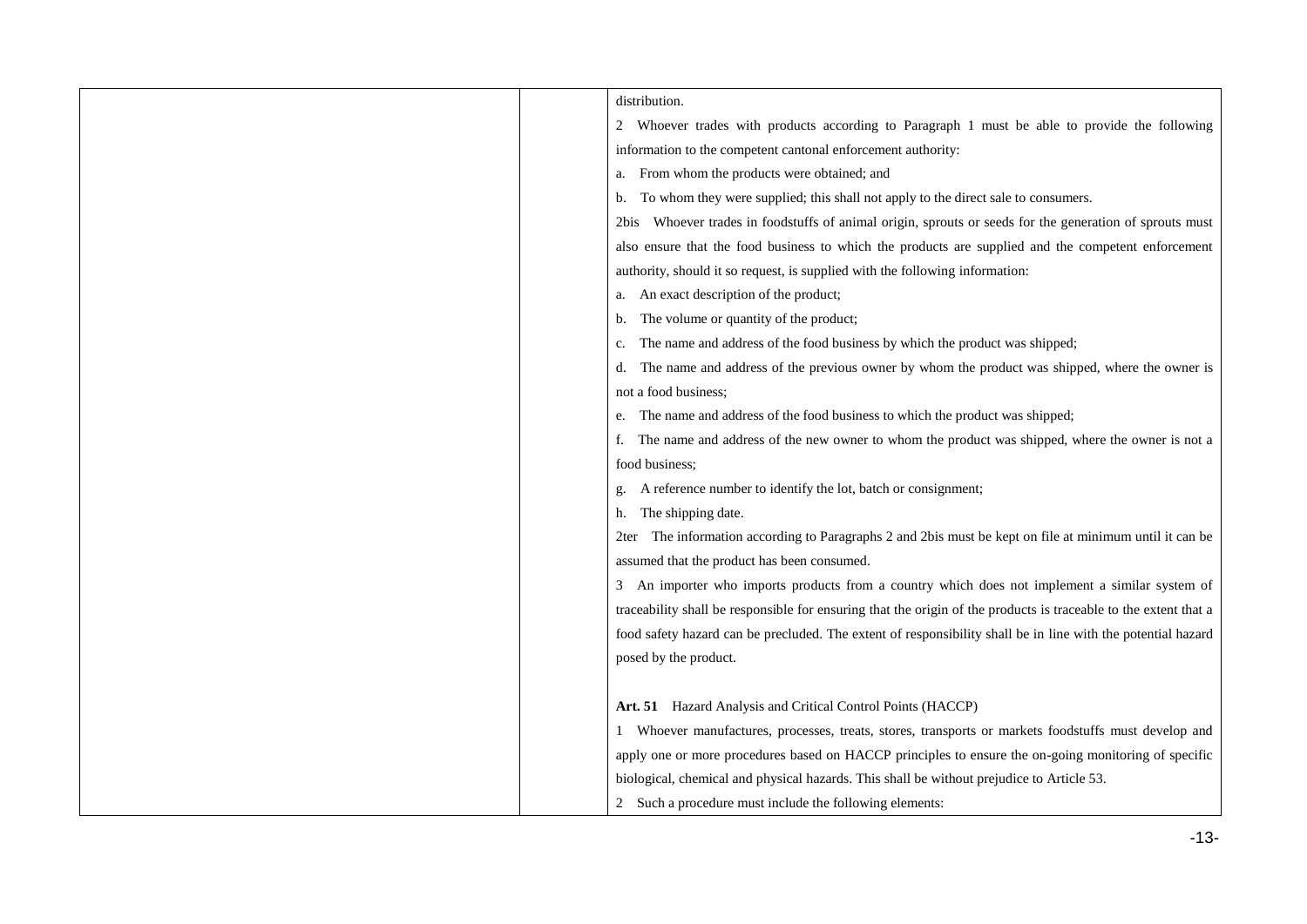| Identifying and assessing any hazards that must be prevented, eliminated or reduced to acceptable            |
|--------------------------------------------------------------------------------------------------------------|
| levels (Hazard Analysis, HA);                                                                                |
| Identifying the critical control points at the process levels at which control is essential to bring a<br>b. |
| hazard under control, i.e. to prevent or eliminate a hazard or to reduce it to an acceptable level (Critical |
| Control Point(s), CCP);                                                                                      |
| Establishing guide values at the aforementioned process levels which distinguish acceptable values           |
| from unacceptable values for the prevention, elimination or reduction of identified hazards;                 |
| Establishing and implementing an effective system for monitoring procedures at critical control<br>d.        |
| points;                                                                                                      |
| Establishing corrective actions when monitoring indicates that a critical control point is no longer<br>e.   |
| under control;                                                                                               |
| Establishing a review procedure to determine compliance with the provisions according to                     |
| Subparagraphs a-e; reviews are to be conducted regularly, in any event whenever a change in the              |
| production process is likely to negatively affect the safety of the foodstuffs produced;                     |
| Creating documents and keeping records which show that the provisions according to Subparagraphs             |
| a-f have been satisfied; the documents and records must be commensurate with the nature and size of the      |
| food business; they must be kept up to date at all times and be archived for an appropriate period of time.  |
| The HACCP concept must be appropriately applied in a manner commensurate with the safety risk                |
| posed and the production scale.                                                                              |
| The FDHA may appropriately ease the requirements applicable to retailers.                                    |
| Paragraph 1 shall not apply to:                                                                              |
| Primary production;<br>a.                                                                                    |
| Producers who exclusively offer small quantities of primary products produced by them to consumers<br>b.     |
| directly or by way of local retailers.                                                                       |
|                                                                                                              |
| Art. 52 Guides to good practice                                                                              |
| 1 The food business sectors may establish guidelines for good practice based on HACCP principles.            |
| These must be submitted to the Federal Food Safety and Veterinary Office (FSVO) for approval by same.        |
| The following applies to these guidelines:                                                                   |
| They must be suitable for the correct implementation of the provisions of this section and other food        |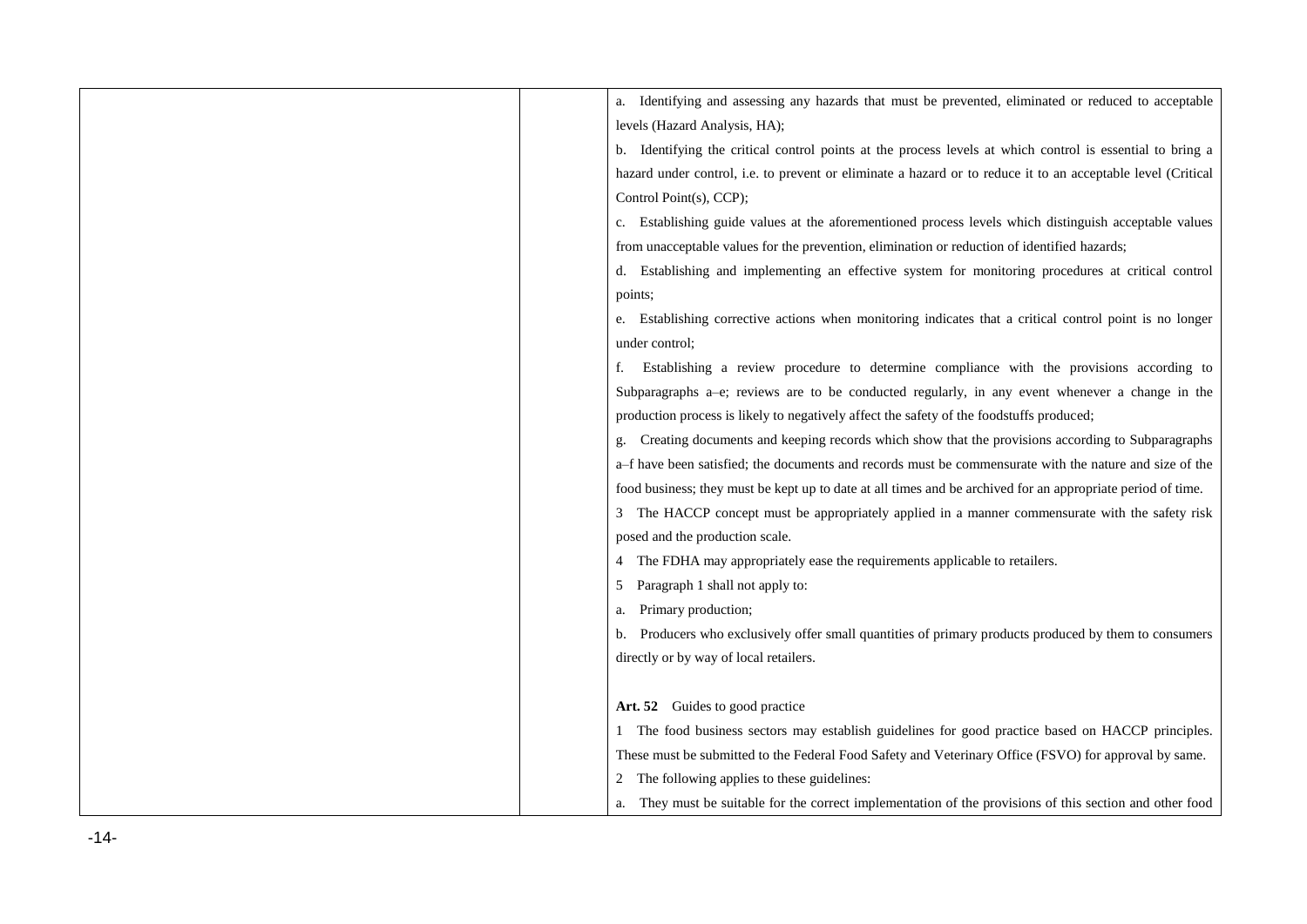| hygiene provisions;                                                                                            |
|----------------------------------------------------------------------------------------------------------------|
| b. They must take account of the relevant codes of practice of the Codex Alimentarius; and                     |
| Affected groups must have been consulted.<br>c.                                                                |
|                                                                                                                |
| Art. 53 Evidence of good practice                                                                              |
| The responsible person must be able to prove to the competent cantonal enforcement authority that:             |
| A procedure complying with HACCP is applied; or<br>a.                                                          |
| Where guidelines for good practice are present which have been approved by the FSVO, these<br>b.               |
| guidelines are applied to ensure good practice.                                                                |
|                                                                                                                |
| Art. 54 Marketing of foodstuffs or utility articles which are hazardous to health                              |
| Where the responsible person establishes or has reason to suspect that foodstuffs or utility articles          |
| imported, manufactured, processed, treated or marketed by his or her firm pose or may pose a hazard to         |
| health, and where the respective foodstuffs or utility articles are no longer under the firm's direct control, |
| the responsible person must do the following immediately:                                                      |
| Inform the competent cantonal enforcement authority;<br>а.                                                     |
| Take the requisite actions to withdraw the products from the market (Withdrawal); and<br>b.                    |
| Where the products might have already reached consumers: recall the products (Recall) and<br>c.                |
| effectively and accurately inform consumers of the reason for the recall.                                      |
| 2 Where the responsible person has knowledge that or has reason to suspect that food-borne outbreaks           |
| are associated with his or her food business, he or she must ensure that samples of suspicious foods or        |
| strains of isolated pathogens are preserved and made available to the enforcement authorities as required.     |
| 3 The responsible person must cooperate with the enforcement authorities.                                      |
|                                                                                                                |
| Art. 55 Documentation of self-supervision                                                                      |
| 1 All self-supervision actions are to be documented in writing or by way of an equivalent procedure.           |
| 2 The FDHA may regulate the nature and manner of self-supervision and the details of documentation.            |
|                                                                                                                |
| Hygiene Ordinance [HyV]                                                                                        |
| Art. 58a Obligations of the responsible person                                                                 |
|                                                                                                                |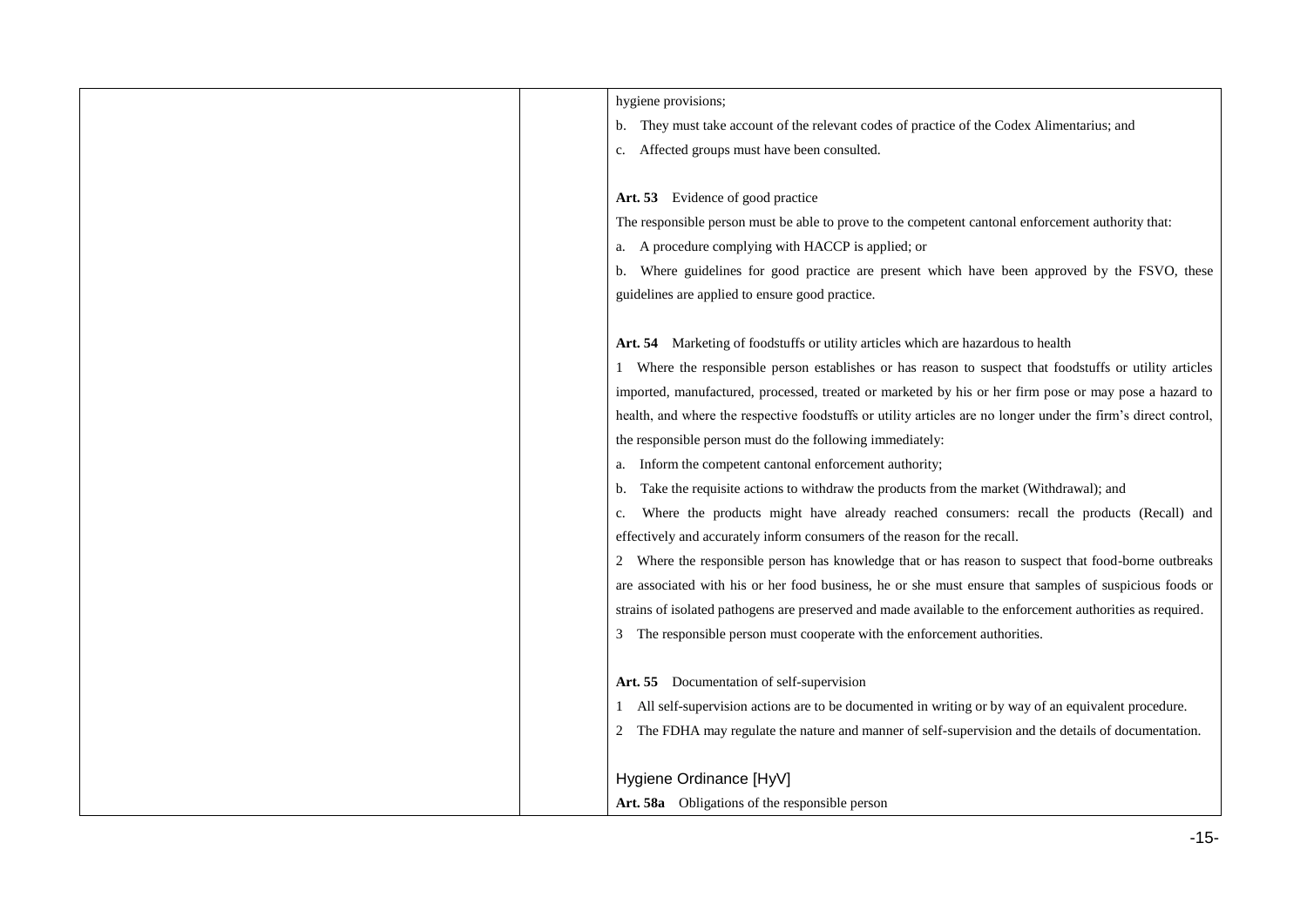| 1 In conducting self-supervision, the responsible person must take all actions required to ensure that:    |
|------------------------------------------------------------------------------------------------------------|
| The process hygiene criteria applicable to raw ingredients and foodstuffs which are under his or her<br>a. |
| control have been satisfied;                                                                               |
| b. The food safety criteria applicable throughout the shelf-life of products have been satisfied under     |
| reasonably foreseeable conditions applicable to distribution, storage and use.                             |
| 2 In validating or reviewing the proper functioning of his or her HACCP-based procedure or other           |
| hygiene control measures the responsible person must conduct, where appropriate, analyses applying the     |
| microbiological criteria according to Annexes 1-3.                                                         |
|                                                                                                            |
| Art. 16 Waste                                                                                              |
| 1 Food waste, non-edible by-products and other refuse are to be removed as quickly as possible from        |
| areas in which foods are handled.                                                                          |
| 2 It is to be stored in closable containers. They must be suitable for being maintained in a sound         |
| condition, be easy to clean and, if necessary, easy to disinfect.                                          |
| 3 Food waste, non-edible by-products and other refuse are to be temporarily stored and disposed of in a    |
| suitable manner.                                                                                           |
| 4 Refuse stores are to be designed and managed in such a way so as to enable them to be kept clean and     |
| free of animals and pests. If necessary, they are to be refrigerated.                                      |
| 5 Waste is to be disposed of in a hygienic manner. It may not be permitted to contaminate foodstuffs       |
| whether directly or indirectly.                                                                            |
| 6 The responsible person must be able to prove to the competent cantonal enforcement authority that any    |
| other container types or disposal systems which might be used are equally suitable.                        |
| See also Hygiene Ordinance [HyV], Art. 7 g and 8 [above]                                                   |
|                                                                                                            |
| Ordinance on the Disposal of Animal By-products [VTNP]                                                     |
| Art. 20 Labelling and accompanying documents                                                               |
| 1 Animal by-products must be labelled so that it is clear what category they belong to, save for           |
| operations not subject to a reporting requirement (Art. 10 para. 2).                                       |
| Transports of animal by-products must include an accompanying document or a ruling issued by the           |
| meat inspectorate as provided in Annex 4 Section 3. This shall not apply to transports associated with     |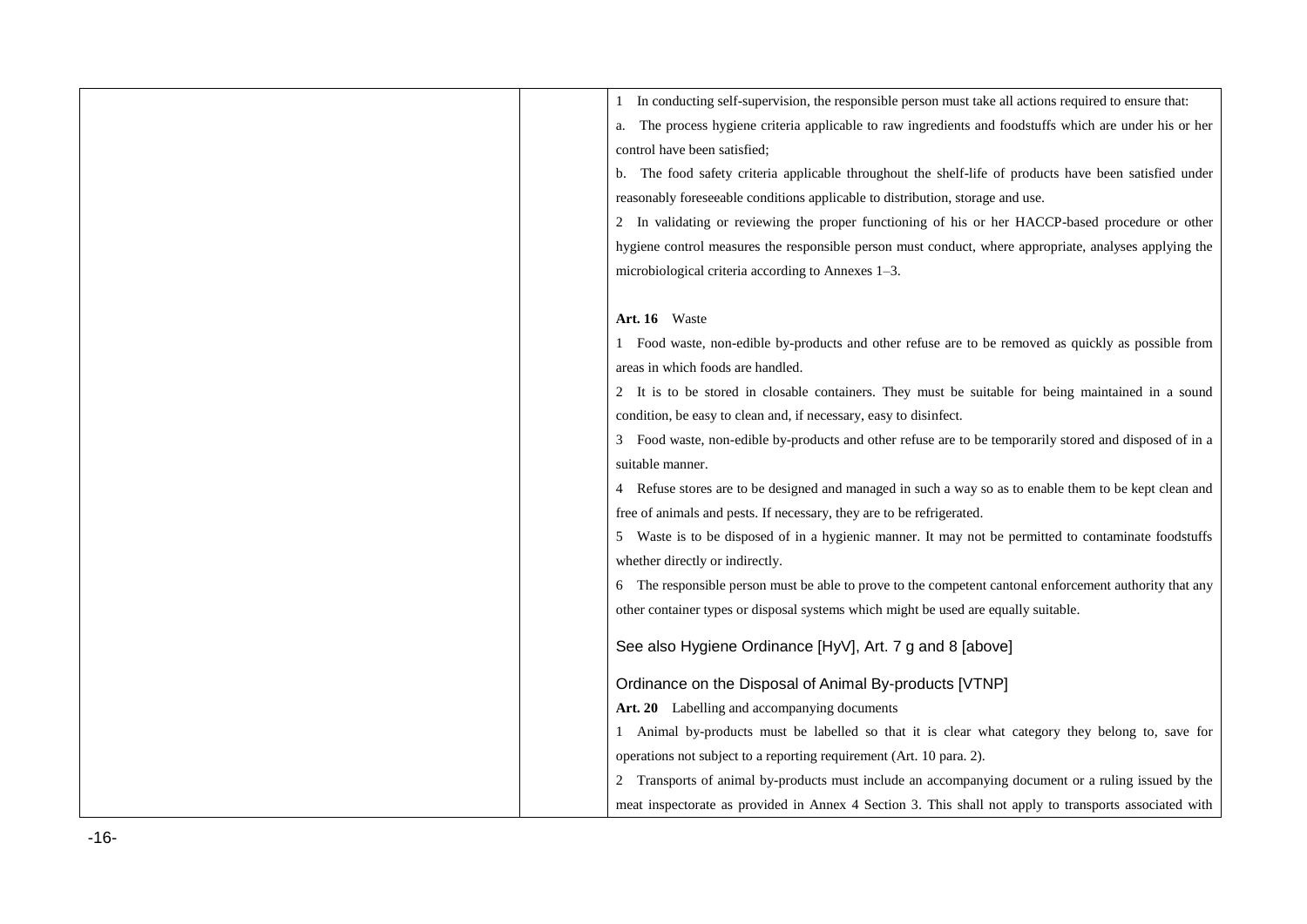|                                       |     | operations not subject to a reporting requirement (Art. 10 para. 2) as well as to transports of food waste.                                                                                                                                                                                           |
|---------------------------------------|-----|-------------------------------------------------------------------------------------------------------------------------------------------------------------------------------------------------------------------------------------------------------------------------------------------------------|
|                                       |     |                                                                                                                                                                                                                                                                                                       |
|                                       |     | The requirements according to Paragraphs 1 and 2 shall apply to derived products:<br>3                                                                                                                                                                                                                |
|                                       |     | Transports to the site of final incineration or disposal, where they are comprised of Category 1 starting<br>a.                                                                                                                                                                                       |
|                                       |     | materials;                                                                                                                                                                                                                                                                                            |
|                                       |     | Transports to the plant in which they are to be processed to feed or fertiliser;<br>b.                                                                                                                                                                                                                |
|                                       |     | Until they have been processed according to Annex 5, where they are designated for the manufacture<br>c.                                                                                                                                                                                              |
|                                       |     | of technical products.                                                                                                                                                                                                                                                                                |
|                                       |     | The accompanying documents are to be issued by the consignor of the animal by-products.<br>4                                                                                                                                                                                                          |
|                                       |     | The accompanying documents are to be retained on file for three years. The competent federal and                                                                                                                                                                                                      |
|                                       |     | cantonal control authorities shall have the right to inspect these documents at any time.                                                                                                                                                                                                             |
|                                       |     | 6 The requirements pertaining to labelling and the accompanying documents are contained Annex 4                                                                                                                                                                                                       |
|                                       |     | Sections 1 and 3.                                                                                                                                                                                                                                                                                     |
|                                       |     | Art. 38 Infrastructure of the cantons<br>Every canton must ensure that<br>1.<br>An appropriate infrastructure is in place for the collection and temporary storage of animal<br>a.<br>by-products.<br>Swiss Guide on Good Manufacturing Practice for milk processing:<br>SOP 12.01-12.03, 13.01-13.02 |
|                                       |     | Hygiene Ordinance [HyV]                                                                                                                                                                                                                                                                               |
|                                       |     | Art. 21 Personal hygiene                                                                                                                                                                                                                                                                              |
|                                       |     | 1 Persons who work in a food business must be mindful of personal hygiene and cleanliness when                                                                                                                                                                                                        |
| Human Health and Hygiene Requirements |     | handling foodstuffs.                                                                                                                                                                                                                                                                                  |
|                                       |     | Work clothing or, as necessary, protective clothing must be appropriate and clean.                                                                                                                                                                                                                    |
|                                       | 7.4 | Food businesses must provide for the requisite changing facilities and facilities for tending to personal<br>3                                                                                                                                                                                        |
|                                       |     | hygiene.                                                                                                                                                                                                                                                                                              |
|                                       |     | 4 The responsible person must ensure that personnel complies with the proper hygiene with regard to                                                                                                                                                                                                   |
|                                       |     | their hands, body and clothing.                                                                                                                                                                                                                                                                       |
|                                       |     |                                                                                                                                                                                                                                                                                                       |
|                                       |     |                                                                                                                                                                                                                                                                                                       |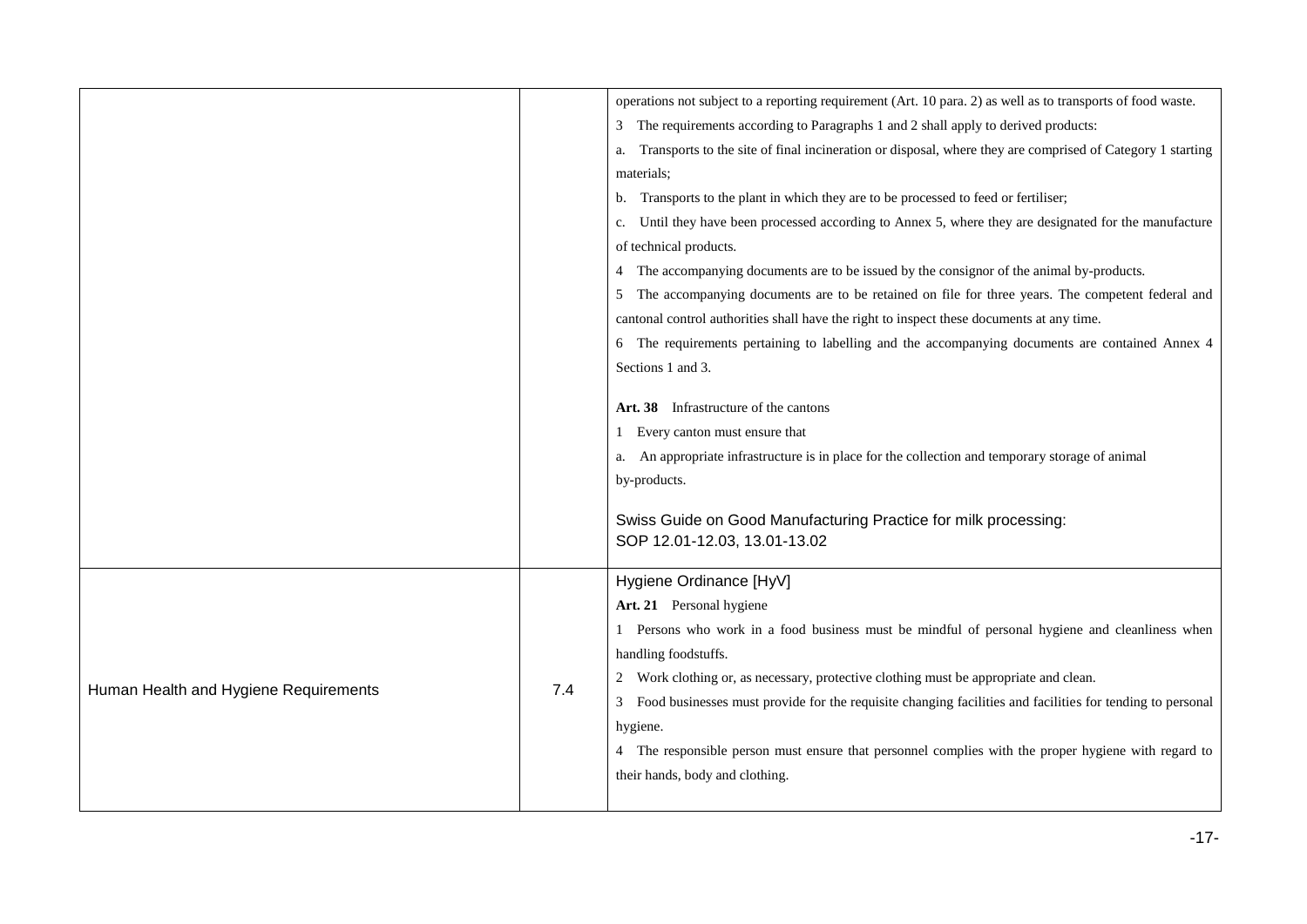|                                                      |   | Art. 22 Sick or injured persons                                                                           |
|------------------------------------------------------|---|-----------------------------------------------------------------------------------------------------------|
|                                                      |   | Persons who are suffering from an acute food-borne disease are prohibited from entering                   |
|                                                      |   | food-handling areas.                                                                                      |
|                                                      |   | 2 Persons who still excrete pathogens after recovering or who exhibit an infected wound, skin injury or   |
|                                                      |   | similar are prohibited from entering food-handling areas, unless it is ensured by way of suitable hygiene |
|                                                      |   | measures that direct or indirect contamination of food is precluded.                                      |
|                                                      |   | Persons who are affected by a food-borne disease or who work in a food business or come into contact<br>3 |
|                                                      |   | with food must report illnesses and symptoms immediately to the responsible person and, where possible,   |
|                                                      |   | their causes.                                                                                             |
|                                                      |   | 4 Where food-borne diseases occur simultaneously in more than one person in a food business, the          |
|                                                      |   | responsible person must report this to the competent cantonal enforcement authority.                      |
|                                                      |   |                                                                                                           |
|                                                      |   | Art. 23 Training and monitoring                                                                           |
|                                                      |   | 1 The responsible person must ensure that food handlers are supervised and are instructed and/or trained  |
|                                                      |   | in food hygiene matters commensurate with their work activity.                                            |
|                                                      |   | 2 The responsible person must ensure that members of the food business which are responsible for the      |
|                                                      |   | development and application of the HACCP plan have received adequate training in all matters relating to  |
|                                                      |   | the application of the HACCP plan.                                                                        |
|                                                      |   |                                                                                                           |
|                                                      |   | Art. 24 Access by external persons                                                                        |
|                                                      |   | The responsible person must control access by persons from outside the firm (e.g. visitors) to the        |
|                                                      |   | food-handling areas and must establish the requisite hygiene measures to be taken.                        |
|                                                      |   |                                                                                                           |
|                                                      |   | Swiss Guide on Good Manufacturing Practice for milk processing:                                           |
|                                                      |   | SOP 03.01                                                                                                 |
|                                                      |   |                                                                                                           |
|                                                      |   | Ordinance on Hygiene                                                                                      |
| Requirements for Raw Materials and Packing Materials | 8 | Ordinance on Hygiene in Milk Production [VHyMP]                                                           |
|                                                      |   | Swiss Guide on Good Manufacturing Practice for milk processing                                            |
|                                                      |   | SOP 08.09                                                                                                 |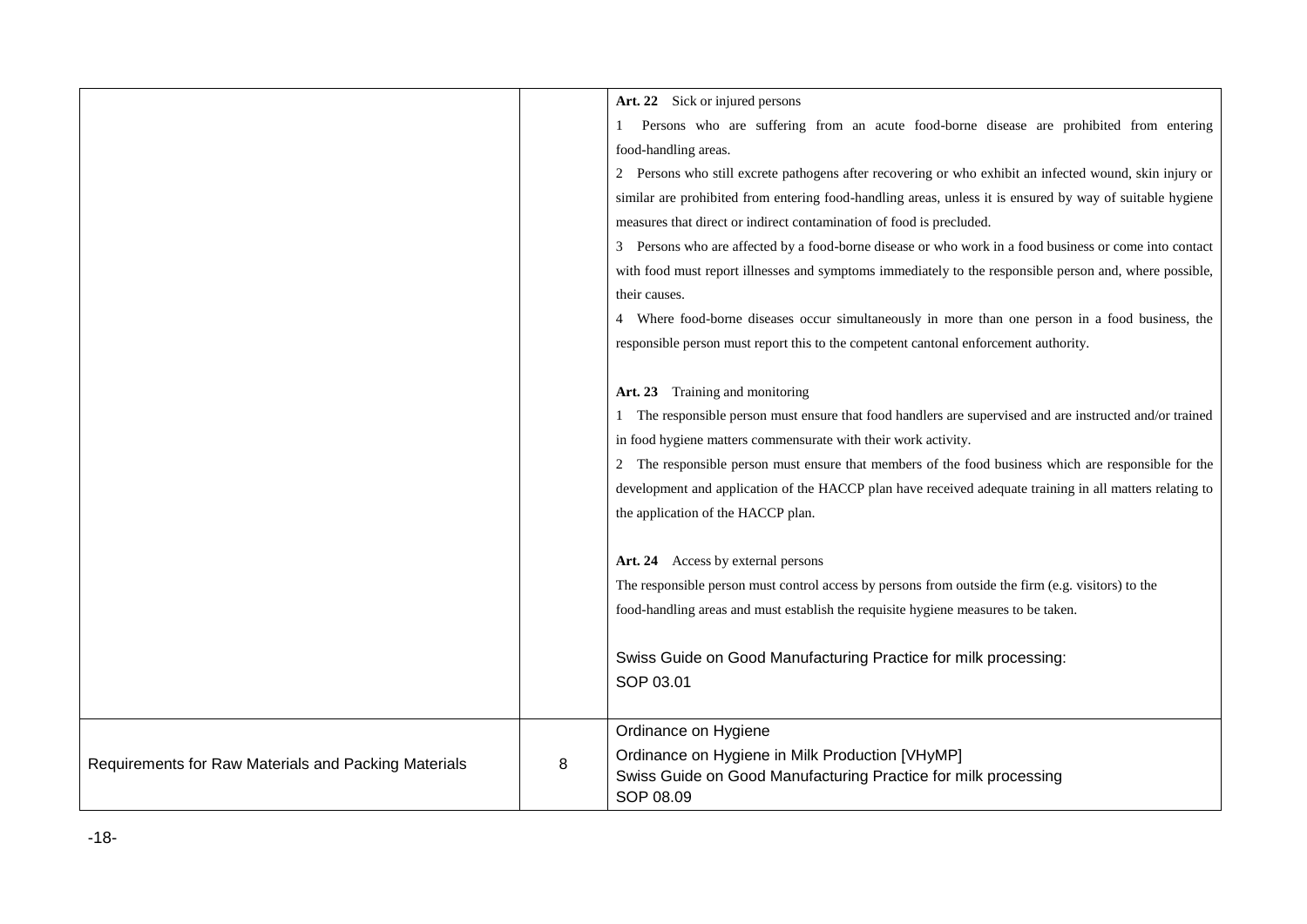|                                                                                           |     | Ordinance on Hygiene                                                                                       |
|-------------------------------------------------------------------------------------------|-----|------------------------------------------------------------------------------------------------------------|
|                                                                                           |     | Art. 18 Raw materials, ingredients and foodstuffs                                                          |
|                                                                                           |     | 1 The responsible person may not accept raw materials or ingredients if they are known to be, or might     |
|                                                                                           |     | reasonably be expected to be, contaminated with parasites, pathogenic micro-organisms or toxic,            |
|                                                                                           |     | decomposed or foreign substances to such an extent that the final product would be unfit for human         |
|                                                                                           |     | consumption, even after normal sorting and/or hygienic preparatory or processing procedures were to be     |
|                                                                                           |     | applied.                                                                                                   |
|                                                                                           |     | 2 Raw, non-consumable foodstuffs are to be stored separately of consumable, ready-to-eat foodstuffs.       |
|                                                                                           |     | During processing and preparation (washing, set-up, etc.) suitable precautions are to be taken to prevent  |
|                                                                                           |     | cross-contamination.                                                                                       |
|                                                                                           |     | 3 Raw materials and ingredients kept on hand in a food business are to be stored in appropriate conditions |
|                                                                                           |     | designed to prevent harmful deterioration and protect them from contamination.                             |
|                                                                                           |     | 4 All food must be protected against any contamination likely to render the food unfit for human           |
|                                                                                           | 8.2 | consumption during manufacture, processing, treatment, storage, packaging, offering and transport.         |
| Requirements for Purchasing, Acceptance Check of Raw<br>Materials and Packaging Materials |     | 5 Hazardous or inedible substances are to be adequately labelled and stored in separate and secure         |
|                                                                                           |     | containers.                                                                                                |
|                                                                                           |     |                                                                                                            |
|                                                                                           |     | Ordinance on Hygiene in Milk Production [VHyMP]                                                            |
|                                                                                           |     | Requirements to be satisfied by milk                                                                       |
|                                                                                           |     | Art. 8 Hygiene requirements to be satisfied by milk                                                        |
|                                                                                           |     | 1 Only milk of the highest quality whose content is unaltered and which comes from animals in a good       |
|                                                                                           |     | general state of health may be supplied.                                                                   |
|                                                                                           |     | 2 The milk must comply with the following requirements, whereby methodological spread is taken into        |
|                                                                                           |     | account:                                                                                                   |
|                                                                                           |     | Cow's milk                                                                                                 |
|                                                                                           |     | Criterion, requirement                                                                                     |
|                                                                                           |     | Microbial count at $30^{\circ}$ C (per ml) < $80,000$                                                      |
|                                                                                           |     | Somatic cell count (per ml) < 350,000                                                                      |
|                                                                                           |     | Inhibitors: not detectable                                                                                 |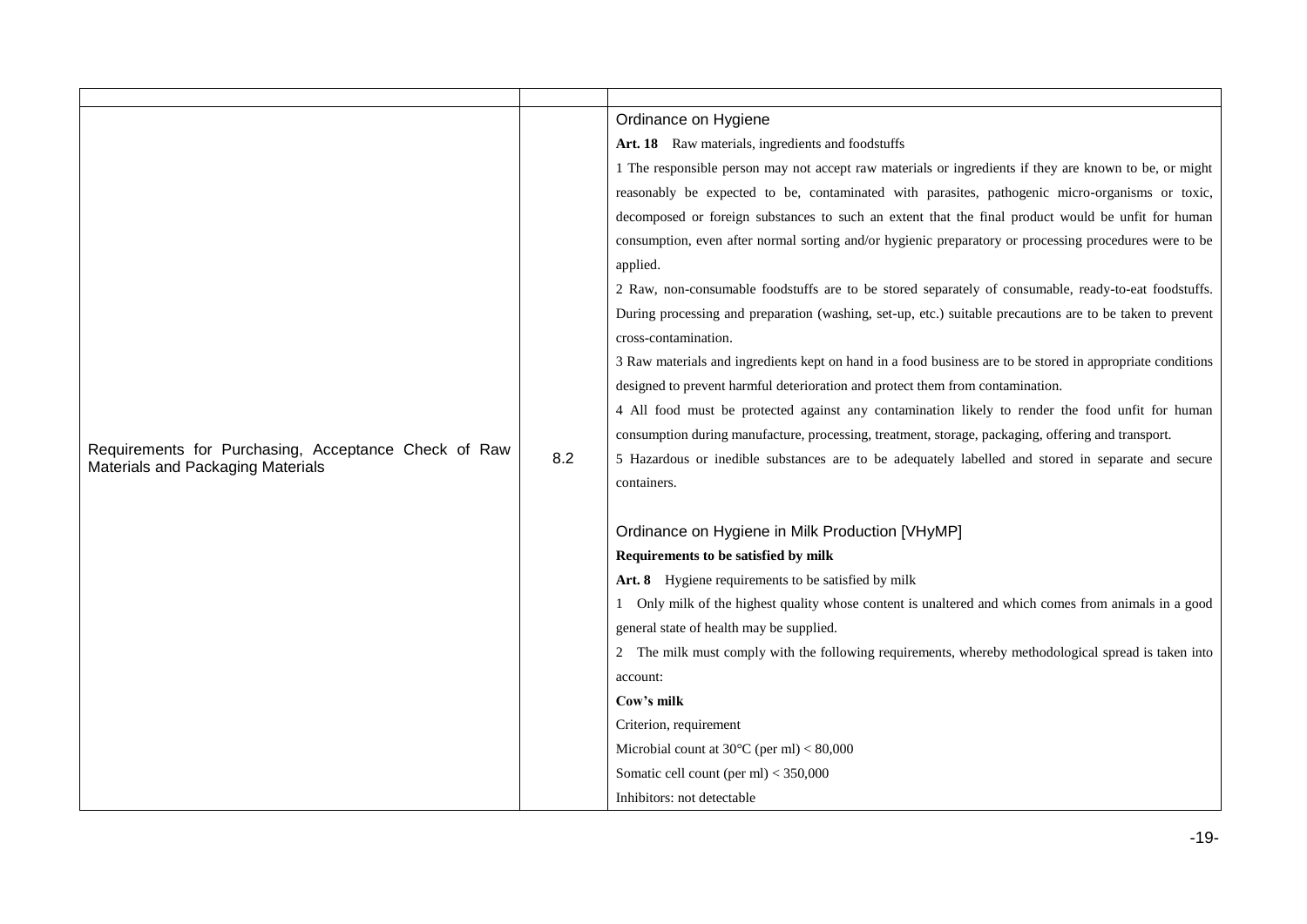| Geometric mean calculated per month for at least two samples per calendar month                               |
|---------------------------------------------------------------------------------------------------------------|
| Geometric mean calculated per month for at least two samples per calendar month                               |
| <b>Milk from other animals</b>                                                                                |
| Criterion, requirement                                                                                        |
| Microbial count at 30°C (per ml) < 1,500,000 or < 500,000, where the milk is intended for the                 |
| manufacture of products made with raw milk without undergoing heat treatment                                  |
| Inhibitors: not detectable                                                                                    |
| 3 In every month in which milk is produced the milk must be analysed at least twice to determine              |
| whether it satisfies the requirements according to Paragraph 2.                                               |
|                                                                                                               |
| Art. 9 Milk which does not satisfy requirements                                                               |
| Where milk does not satisfy the requirements of Article 8, the testing laboratories must notify the           |
| competent authority. The producers must take the requisite remedial measures.                                 |
|                                                                                                               |
| Art. 10 Where the supply of milk is prohibited                                                                |
| The supply of the following milk is prohibited:                                                               |
| Milk from animals to which substances or products have been administered that are prohibited or are<br>a.     |
| not licensed or are not approved for the respective treatments;                                               |
| b. Milk from animals which have been treated with drugs or other substances or products that have an          |
| adverse effect on milk or require that a withdrawal period be observed for milk deliveries as long as the     |
| animals are undergoing treatment or the withdrawal period has not lapsed;                                     |
| c. Milk from animals which exhibit signs of a disease communicable to humans through milk, in                 |
| particular tuberculosis or brucellosis; the same shall apply to animals in which such a disease is suspected; |
| d. Milk from animals which suffer from a disease that can have a negative effect on milk such as              |
| infections or enteritis with diarrhoea and fever, acetonaemia, ovarian cysts, or infections of the genital    |
| tract with discharge;                                                                                         |
| e. Milk from udders with a recognisable inflammation and milk from udders testing positive in the             |
| Schalm test (California Mastitis Test, CMT);                                                                  |
| f. Milk from animals with open suppurating wounds on or in the vicinity of the udder or other wounds          |
| which may have a negative effect on the milk;                                                                 |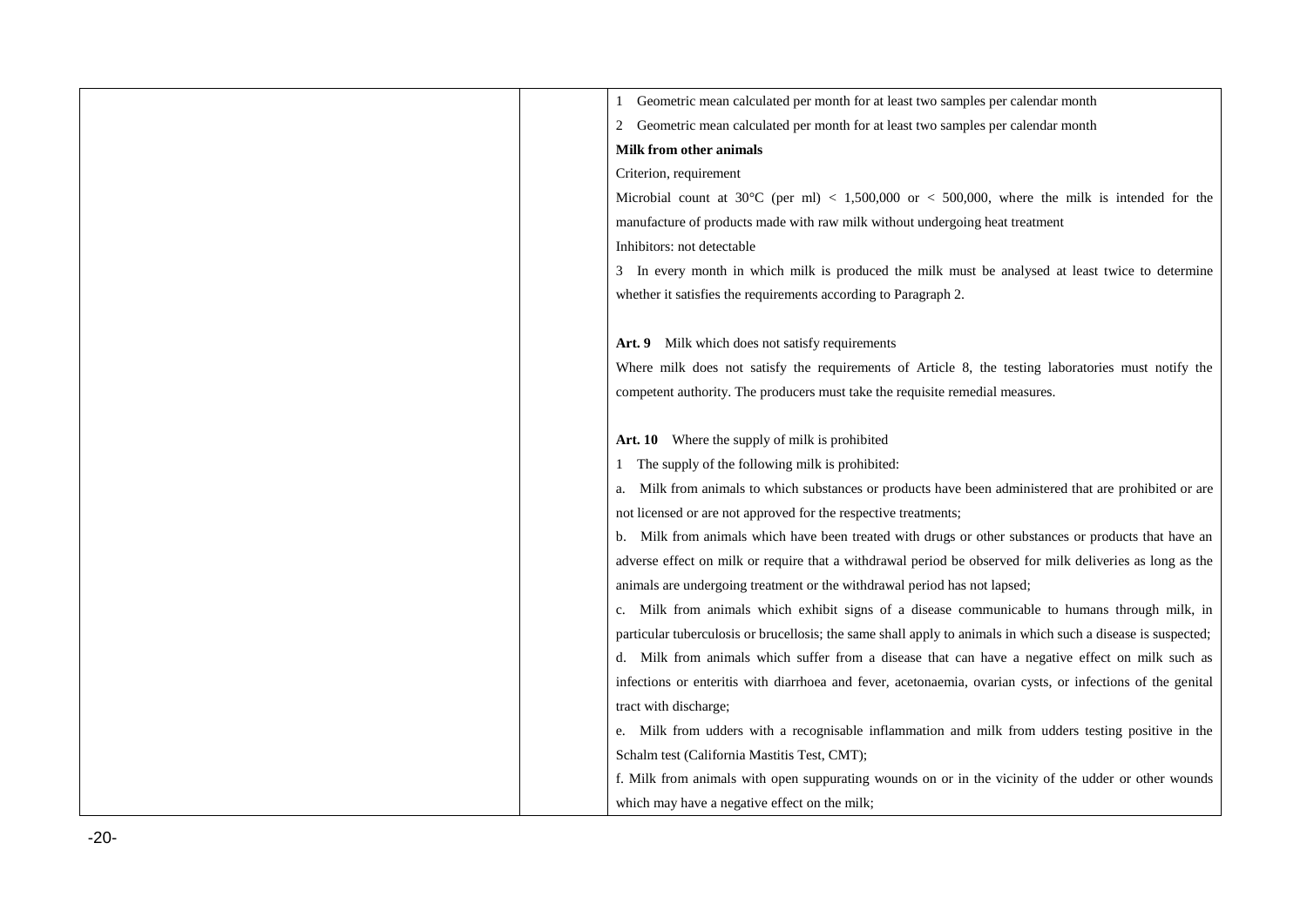|                                                       |       | Milk obtained within the first eight days of the onset of lactation;                                     |
|-------------------------------------------------------|-------|----------------------------------------------------------------------------------------------------------|
|                                                       |       | Milk from animals which are milked less than twice a day;                                                |
|                                                       |       | Milk from cows that produce less than two liters of milk per day;<br>1.                                  |
|                                                       |       | Milk which is not fit for the intended use;                                                              |
|                                                       |       | Milk from pre-milk and foremilk.<br>k.                                                                   |
|                                                       |       | Animals likely to transfer residues to the milk as the result of undergoing medical treatment must be    |
|                                                       |       | clearly identified.                                                                                      |
|                                                       |       | 3 Milk from animals showing clinical signs of udder disease may not be used for human consumption        |
|                                                       |       | unless this has been approved by a veterinarian.                                                         |
|                                                       |       | 4 Colostrum as defined in Article 66a of the Ordinance of the Federal Department of Home Affairs         |
|                                                       |       | (FDHA) of 23 November 2005 on Foodstuffs of Animal Origin which was obtained no later than five          |
|                                                       |       | days subsequent to birth may be marketed. Colostrum must be collected separately from the other milk     |
|                                                       |       | and must be labelled accordingly. Mixing colostrum with milk is prohibited. The hygiene requirements     |
|                                                       |       | applicable to the production of milk apply equally to colostrum.                                         |
|                                                       | 8.3   | Hygiene Ordinance [HyV]                                                                                  |
|                                                       |       | Art. 20 Wrapping and packaging of foodstuffs                                                             |
|                                                       |       | 1 Wrapping and packaging materials may not pose a source of contamination to food. When using metal      |
|                                                       |       | or glass in particular, it must be ensured that the receptacle is clean and not damaged.                 |
| Requirements for Transportation<br>and Storage of Raw |       | 2 Wrapping and packaging materials must be stored so that they cannot be contaminated.                   |
| Materials and Packaging Materials                     |       | 3 Wrapping and packaging materials that are reused for foods must be easy to clean and, if necessary,    |
|                                                       |       | disinfect.                                                                                               |
|                                                       |       | Swiss Guide on Good Manufacturing Practice for milk processing                                           |
|                                                       |       | SOP 08.09                                                                                                |
|                                                       |       | Hygiene Ordinance [HyV]                                                                                  |
| Transportation and storage of raw milk                |       | Art. 46 Handling of raw milk after milking                                                               |
|                                                       | 8.3.2 | 1 During the transport of raw milk from the production holding, the refrigeration chain may not be       |
|                                                       |       | interrupted. Upon reaching the destination the temperature of the milk may not exceed 10°C.              |
|                                                       |       | 2 Departure from this temperature is permitted where the milk is collected or processed within two hours |
|                                                       |       | of milking.                                                                                              |
|                                                       |       |                                                                                                          |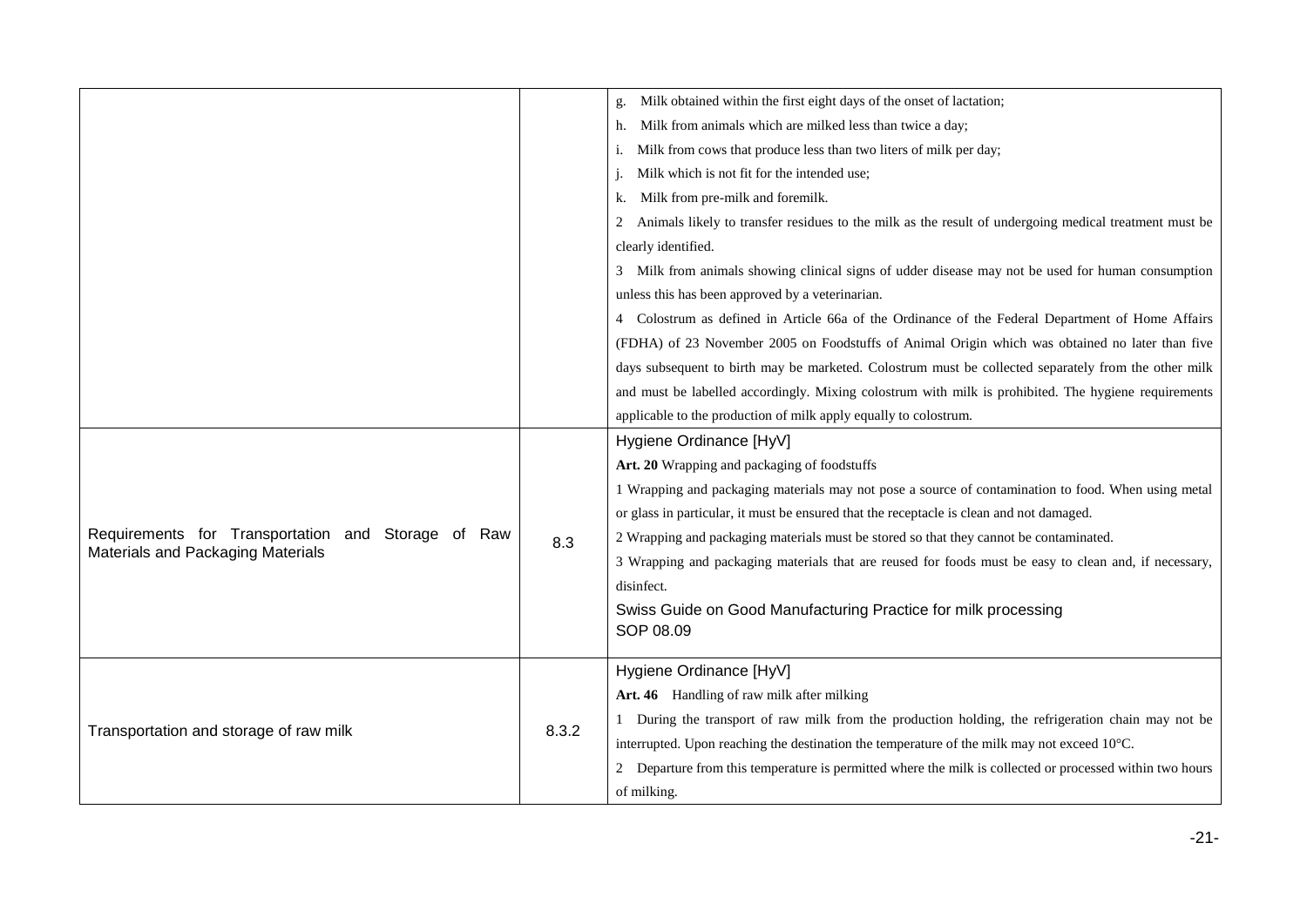|                                                                                                                                                                                      |         | Art. 48 Milk-processing establishments<br>Upon being accepted in a processing establishment raw milk must be quickly cooled to a temperature<br>not exceeding 6°C and be maintained at this temperature until it is processed.<br>The milk may be kept at a higher temperature, provided that:<br>2<br>Processing begins immediately after milking, or within four hours of acceptance at the processing<br>a.<br>establishment; or<br>This is necessary for technological reasons and food safety is ensured at all times.<br>b.<br>In establishments in which dairy products are manufactured, a suitable process must be employed to<br>3<br>ensure that the following tolerance values have been satisfied immediately prior to heat treatment:<br>a. For raw milk: a microbial count not exceeding $300,000$ per ml at $30^{\circ}$ C;<br>b.37 For heat-treated milk used for the manufacture of dairy products: a microbial count not exceeding<br>100,000 per ml at 30°C;<br>c. For cream: a microbial count not exceeding 300,000 per ml at 30°C.<br>4 The values according to Paragraph 3 must be verified applying the reference methods of the Swiss<br>Foodstuffs Manual.<br>Swiss Guide on Good Manufacturing Practice for milk processing<br>SOP 08.01-08.06 |
|--------------------------------------------------------------------------------------------------------------------------------------------------------------------------------------|---------|----------------------------------------------------------------------------------------------------------------------------------------------------------------------------------------------------------------------------------------------------------------------------------------------------------------------------------------------------------------------------------------------------------------------------------------------------------------------------------------------------------------------------------------------------------------------------------------------------------------------------------------------------------------------------------------------------------------------------------------------------------------------------------------------------------------------------------------------------------------------------------------------------------------------------------------------------------------------------------------------------------------------------------------------------------------------------------------------------------------------------------------------------------------------------------------------------------------------------------------------------------------------------|
| Raw milk shall be, within 2 hours after milking, cooled down to<br>0°C~4°Cand transported in normal temperature lorry. The<br>lorry shall maintain completed certificate and record. | 8.3.2.2 | Hygiene Ordinance [HyV]<br>Art. 46 Handling of raw milk after milking<br>During the transport of raw milk from the production holding, the refrigeration chain may not be<br>interrupted. Upon reaching the destination the temperature of the milk may not exceed 10°C.<br>2 Departure from this temperature is permitted where the milk is collected or processed within two hours<br>of milking.<br>Art. 48 Milk-processing establishments<br>1 Upon being accepted in a processing establishment raw milk must be quickly cooled to a temperature<br>not exceeding 6°C and be maintained at this temperature until it is processed.<br>2 The milk may be kept at a higher temperature, provided that:<br>a. Processing begins immediately after milking, or within four hours of acceptance at the processing                                                                                                                                                                                                                                                                                                                                                                                                                                                          |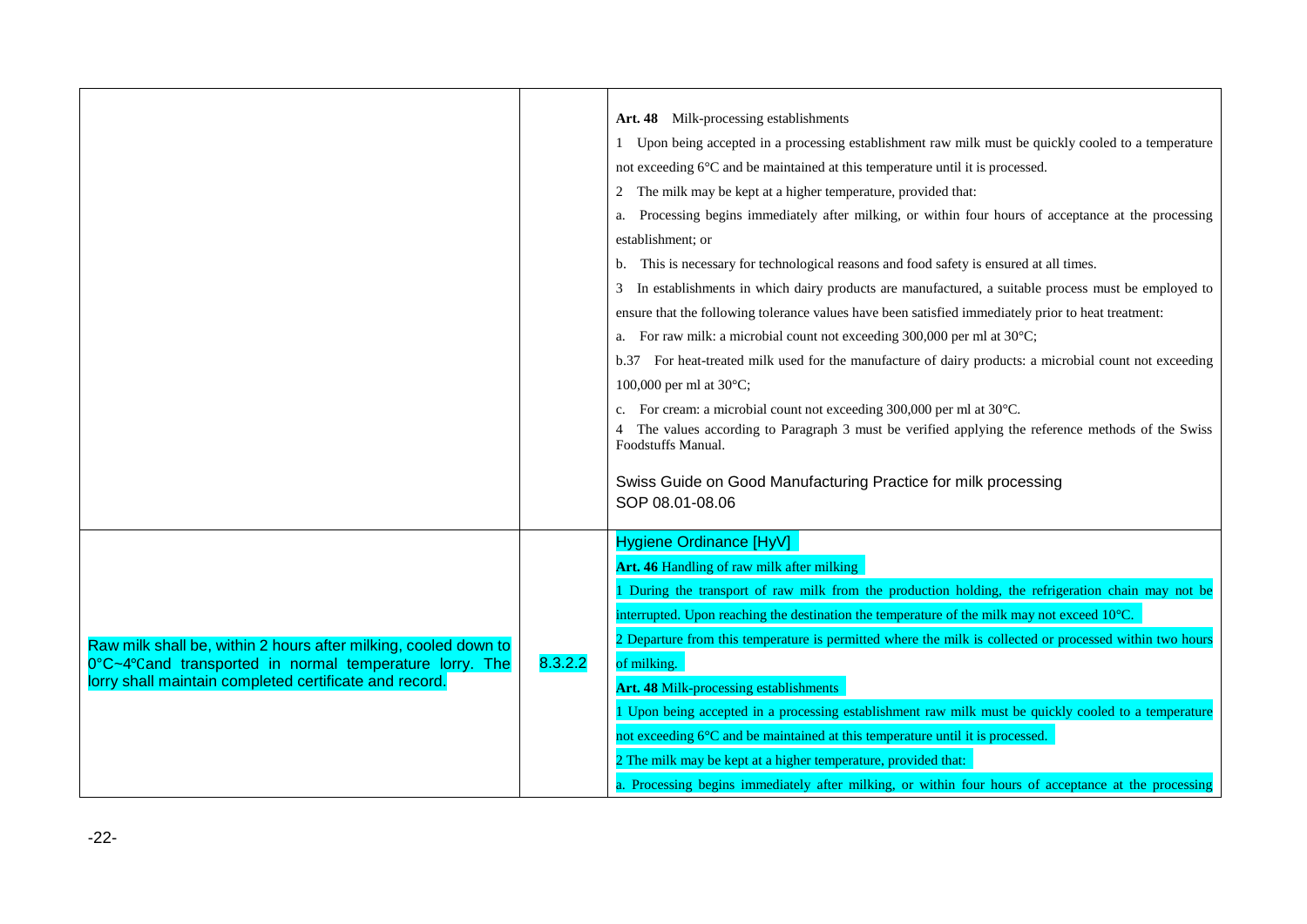| establishment; or                                                                                        |
|----------------------------------------------------------------------------------------------------------|
| b. This is necessary for technological reasons and food safety is ensured at all times.                  |
| 3 In establishments in which dairy products are manufactured, a suitable process must be employed to     |
| ensure that the following tolerance values have been satisfied immediately prior to heat treatment:      |
| a. For raw milk: a microbial count not exceeding 300,000 per ml at 30°C;                                 |
| b.37 For heat-treated milk used for the manufacture of dairy products: a microbial count not exceeding   |
| 100,000 per ml at 30°C;                                                                                  |
| c. For cream: a microbial count not exceeding 300,000 per ml at 30°C.                                    |
| 4 The values according to Paragraph 3 must be verified applying the reference methods of the Swiss       |
| <b>Foodstuffs Manual.</b>                                                                                |
|                                                                                                          |
| Ordinance on Hygiene in Milk Production [VHyMP]                                                          |
| Art. 14 Refrigeration and storage of milk                                                                |
| Immediately after milking the milk must be brought to a clean place which is designed and equipped       |
| to preclude contamination.                                                                               |
| Where milk is collected twice a day, it must be effectively precooled using running cold water.          |
| Where the milk is collected once a day it must be cooled directly subsequent to milking to a             |
| temperature of 8°C or lower within two hours and be stored at this temperature.                          |
| Where the milk is collected every other a day it must be cooled down further to a temperature of 6°C     |
| or lower and be stored at this temperature.                                                              |
| The producer must conduct regular checks of the chilling time and storage temperature. During            |
| refrigeration and storage no fat deterioration may occur which degrades quality.                         |
| 6 The first milk-yield may be stored for a maximum of 48 hours until it is transported to the processing |
| establishment.                                                                                           |
| The milk producer may establish other refrigeration temperatures for the production of cheese.           |
| However, the storage temperature may not exceed 18°C. Where the storage temperature exceeds 8°C          |
| processing must be done no later than 24 hours of the first milking. Food safety is to be ensured at all |
| times.                                                                                                   |
|                                                                                                          |
| <b>Art. 15</b> Transport of milk                                                                         |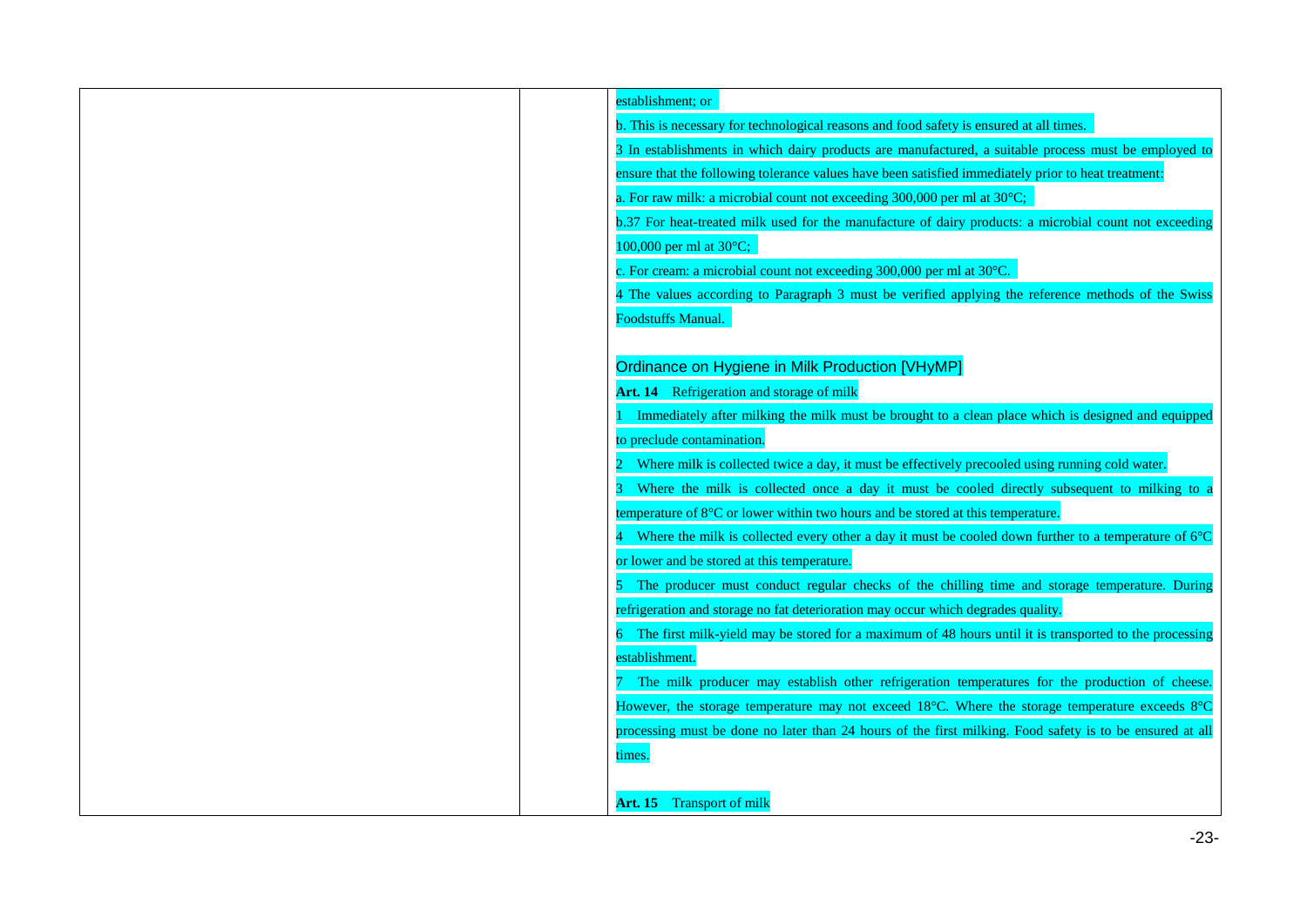|                                        |     | Milk is to be transported to the processing establishment hygienically and with due care.<br>During transportation the refrigeration chain may not be interrupted; upon reaching its destination the<br>temperature of the milk may not exceed 10°C.<br>Swiss Guide on Good Manufacturing Practice for milk processing<br>SOP 08.01-08.06                                                                                                                                                                                                                                                                                                                                                                                                                                                                                                                                                                                                                                                                                                                                                                                                                                                                                                                                                                                                                                                                                                                                                                                                                                                                                                                                                           |
|----------------------------------------|-----|-----------------------------------------------------------------------------------------------------------------------------------------------------------------------------------------------------------------------------------------------------------------------------------------------------------------------------------------------------------------------------------------------------------------------------------------------------------------------------------------------------------------------------------------------------------------------------------------------------------------------------------------------------------------------------------------------------------------------------------------------------------------------------------------------------------------------------------------------------------------------------------------------------------------------------------------------------------------------------------------------------------------------------------------------------------------------------------------------------------------------------------------------------------------------------------------------------------------------------------------------------------------------------------------------------------------------------------------------------------------------------------------------------------------------------------------------------------------------------------------------------------------------------------------------------------------------------------------------------------------------------------------------------------------------------------------------------|
| Food Safety Control in Production      | 9   | Hygiene Ordinance [HyV]<br>See also Swiss Guide on Good Manufacturing Practice for milk processing                                                                                                                                                                                                                                                                                                                                                                                                                                                                                                                                                                                                                                                                                                                                                                                                                                                                                                                                                                                                                                                                                                                                                                                                                                                                                                                                                                                                                                                                                                                                                                                                  |
| <b>Microbial Contamination Control</b> | 9.1 | Hygiene Ordinance [HyV]<br>Art. 25 Refrigeration<br>1 Raw materials, ingredients, intermediate products and finished, ready-to-eat food likely to support the<br>development of pathogenic micro-organisms or the formation of toxins must be kept at temperatures<br>which prevent this to the maximum extent possible.<br>Refrigeration temperatures are to be selected so that food safety is ensured at all times. Upon offering<br>to the consumer or upon reaching the use-by date the limits and tolerance values for micro-organisms<br>established in Annexes 1 and 2 in particular must be satisfied.<br>The refrigeration chain may not be interrupted. Limited periods outside temperature control are<br>3<br>permitted to accommodate the practicalities of handling during preparation, transport, storage, display and<br>service of food, provided that this does not result in a risk to consumer health.<br>Art. 58a Obligations of the responsible person<br>1 In conducting self-supervision, the responsible person must take all actions required to ensure that:<br>a. The process hygiene criteria applicable to raw ingredients and foodstuffs which are under his or her<br>control have been satisfied;<br>b. The food safety criteria applicable throughout the shelf-life of products have been satisfied under<br>reasonably foreseeable conditions applicable to distribution, storage and use.<br>2 In validating or reviewing the proper functioning of his or her HACCP-based procedure or other hygiene<br>control measures the responsible person must conduct, where appropriate, analyses applying the<br>microbiological criteria according to Annexes 1-3. |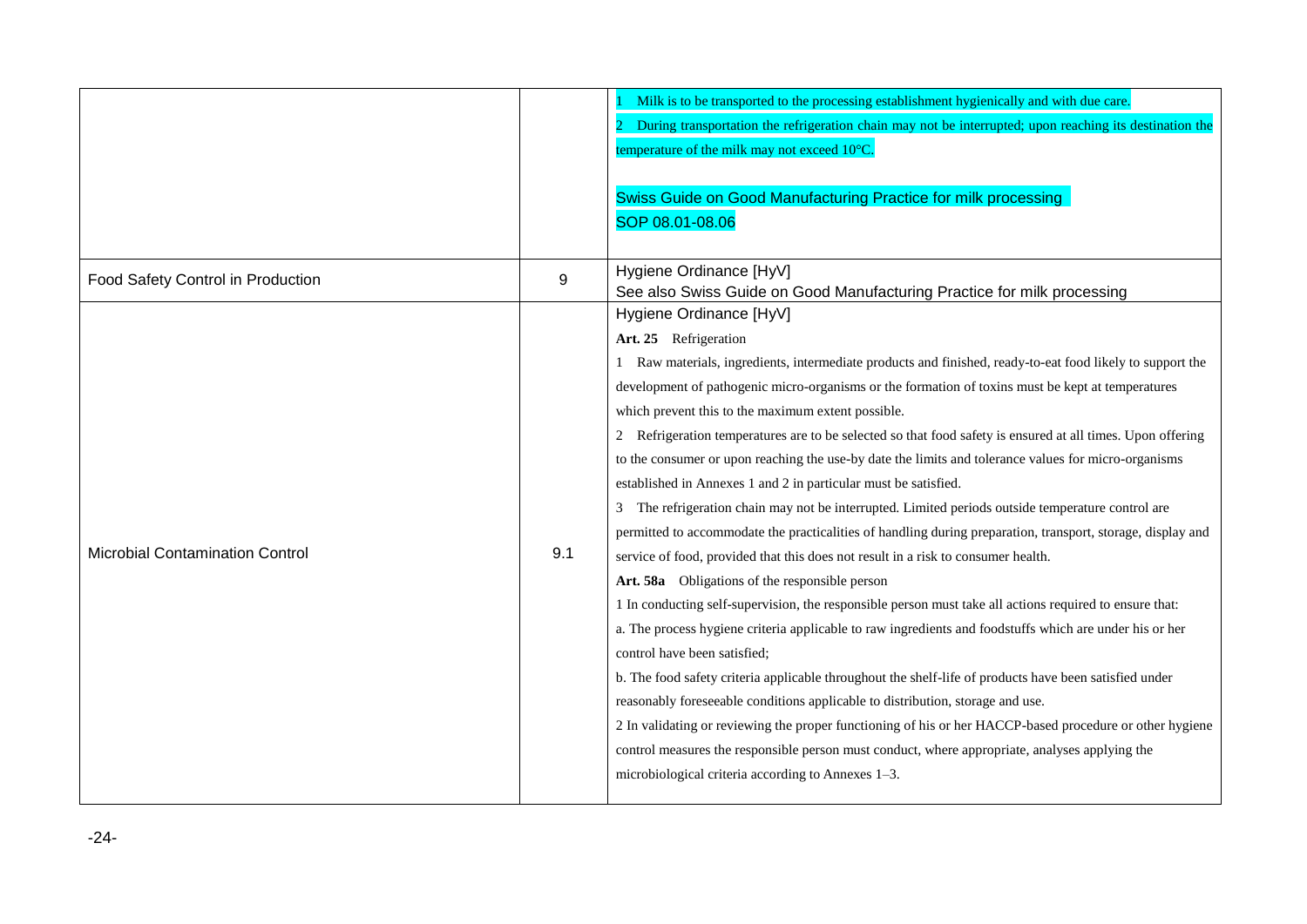|                                                                                                                  |         | See also Hygiene Ordinance [HyV], Art. 46 and 48 [above]                                                    |
|------------------------------------------------------------------------------------------------------------------|---------|-------------------------------------------------------------------------------------------------------------|
| Atmospheric cleanness in production area                                                                         |         | See general requirements for plant and workshop [above]                                                     |
|                                                                                                                  | 9.1.3   | See also Swiss Guide on Good Manufacturing Practice for milk processing                                     |
|                                                                                                                  |         | <b>Hygiene Ordinance [HyV]</b>                                                                              |
|                                                                                                                  |         | Art. 58d Sampling of processing areas and equipment                                                         |
|                                                                                                                  |         | 1 Samples shall be taken from processing areas and equipment used in food production, when such             |
| Determine as per natural settlement method specified in GB/T                                                     |         | sampling is necessary for ensuring that the criteria are met. In that sampling the ISO standard 18593 shall |
| 18204.1, the total plate count (TPC) in the air of the clean<br>work area shall be controlled within 30cfu/dish. | 9.1.3.2 | be used as a reference method.                                                                              |
|                                                                                                                  |         |                                                                                                             |
|                                                                                                                  |         | See also Swiss Guide on Good Manufacturing Practice for milk processing                                     |
|                                                                                                                  |         | <b>SOP 14.04</b>                                                                                            |
|                                                                                                                  |         | Hygiene Ordinance [HyV]                                                                                     |
|                                                                                                                  |         | Art. 3 Duty of care                                                                                         |
|                                                                                                                  |         | 1 The responsible person must ensure compliance with the hygiene provisions of this Ordinance during        |
|                                                                                                                  | 10      | all stages of production, processing and distribution of food.                                              |
|                                                                                                                  |         | The responsible person must ensure<br>$\mathbf{2}$                                                          |
|                                                                                                                  |         | compliance with the temperature requirements applicable to food and end-to-end maintenance of the           |
| <b>Testing of Products</b>                                                                                       |         | refrigeration chain;                                                                                        |
|                                                                                                                  |         | b.8 compliance with the microbiological criteria established in Annexes 1-3.                                |
|                                                                                                                  |         | See also Art. 49 of the Foodstuffs and Utility Articles Ordinance [LGV] [above]                             |
|                                                                                                                  |         | See also Swiss Guide on Good Manufacturing Practice for milk processing                                     |
|                                                                                                                  |         | SOP 14.05                                                                                                   |
|                                                                                                                  |         |                                                                                                             |
|                                                                                                                  |         | Hygiene Ordinance [HyV]                                                                                     |
| Product Storage and Transportation                                                                               | 11      | Art. 13 Transport                                                                                           |
|                                                                                                                  |         | Conveyances and/or containers used for transporting foodstuffs are to be kept clean and maintained in       |
|                                                                                                                  |         | good repair and condition to protect foodstuffs from contamination and are, where necessary, to be          |
|                                                                                                                  |         | designed and constructed to permit adequate cleaning or disinfection.                                       |
|                                                                                                                  |         | 2 Where a risk is posed of foodstuffs being contaminated by other transported goods, conveyances            |
|                                                                                                                  |         |                                                                                                             |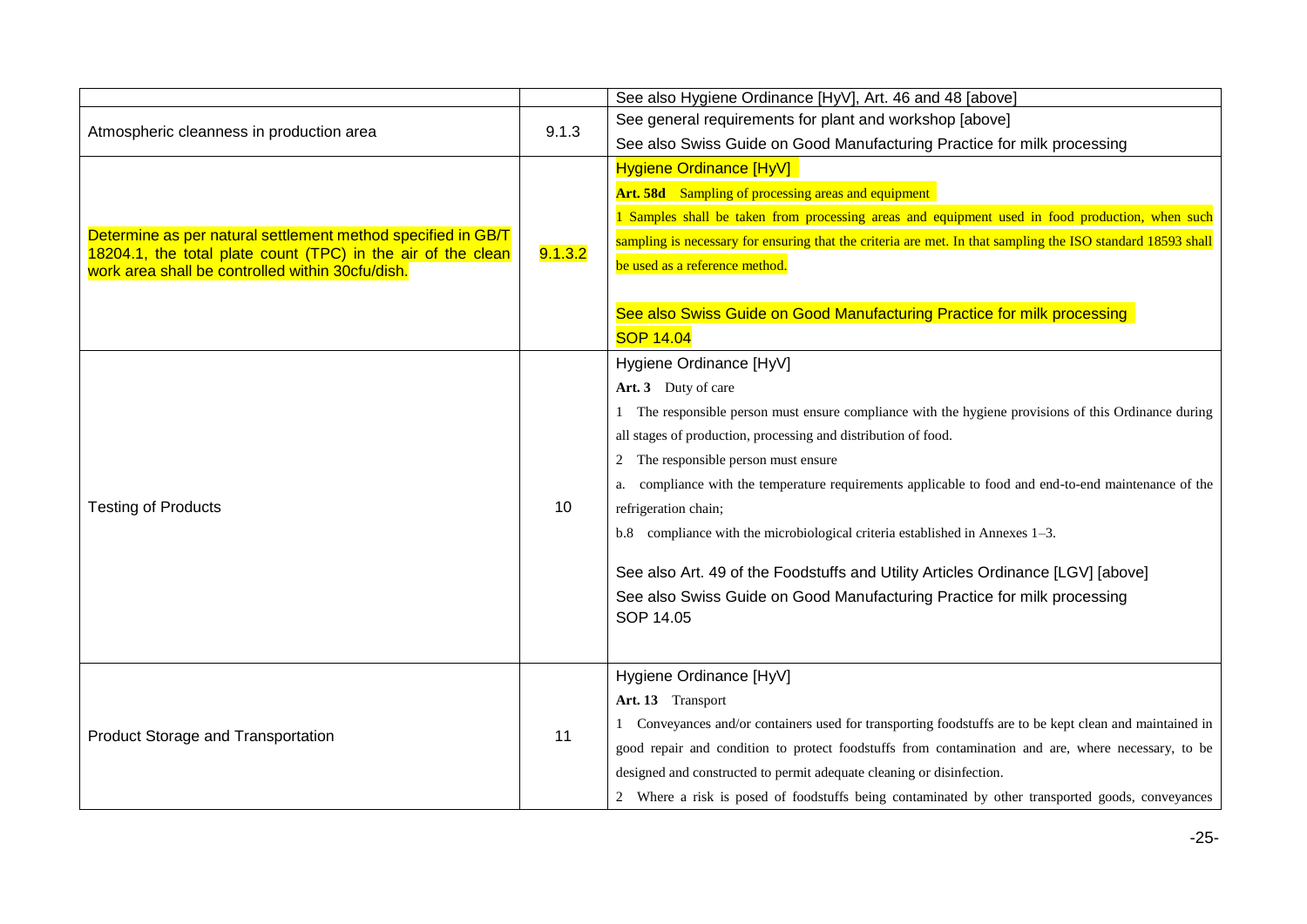| and/or containers must be used which are reserved exclusively for the transport of foodstuffs.                 |
|----------------------------------------------------------------------------------------------------------------|
| 3 Where conveyances and/or containers are used for transporting anything in addition to foodstuffs or          |
| for transporting different foodstuffs at the same time, there must be, where necessary, effective separation   |
| of products.                                                                                                   |
| 4 In the case of liquid, granulate and powdered foodstuff products carried in bulk, transport must take        |
| place in conveyances and/or containers which are reserved exclusively for the transport of foodstuffs.         |
| Such conveyances and/or containers must be marked in a clearly visible and indelible fashion, in one of        |
| Switzerland's official languages, to show that they are used exclusively for the transport of foodstuffs.      |
| 5 Where conveyances and/or containers have been used for transporting anything other than foodstuffs           |
| or for transporting different foodstuffs, there is to be effective cleaning between loads to avoid the risk of |
| contamination.                                                                                                 |
| 6 Foodstuffs in conveyances and/or containers are to be so placed and protected as to minimise the risk        |
| of contamination.                                                                                              |
| 7 Conveyances and/or containers used for transporting foodstuffs are to be capable of maintaining              |
| foodstuffs at a specific temperature. They must be designed to allow foodstuffs to be maintained at            |
| appropriate temperatures and permit these temperatures to be monitored during transport.                       |
|                                                                                                                |
| Art. 18 Raw materials, ingredients and foodstuffs                                                              |
| The responsible person may not accept raw materials or ingredients if they are known to be, or might           |
| reasonably be expected to be, contaminated with parasites, pathogenic micro-organisms or toxic,                |
| decomposed or foreign substances to such an extent that the final product would be unfit for human             |
| consumption, even after normal sorting and/or hygienic preparatory or processing procedures were to be         |
| applied.                                                                                                       |
| 2 Raw, non-consumable foodstuffs are to be stored separately of consumable, ready-to-eat foodstuffs.           |
| During processing and preparation (washing, set-up, etc.) suitable precautions are to be taken to prevent      |
| cross-contamination.                                                                                           |
| 3 Raw materials and ingredients kept on hand in a food business are to be stored in appropriate                |
| conditions designed to prevent harmful deterioration and protect them from contamination.                      |
| 4 All food must be protected against any contamination likely to render the food unfit for human               |
| consumption during manufacture, processing, treatment, storage, packaging, offering and transport.             |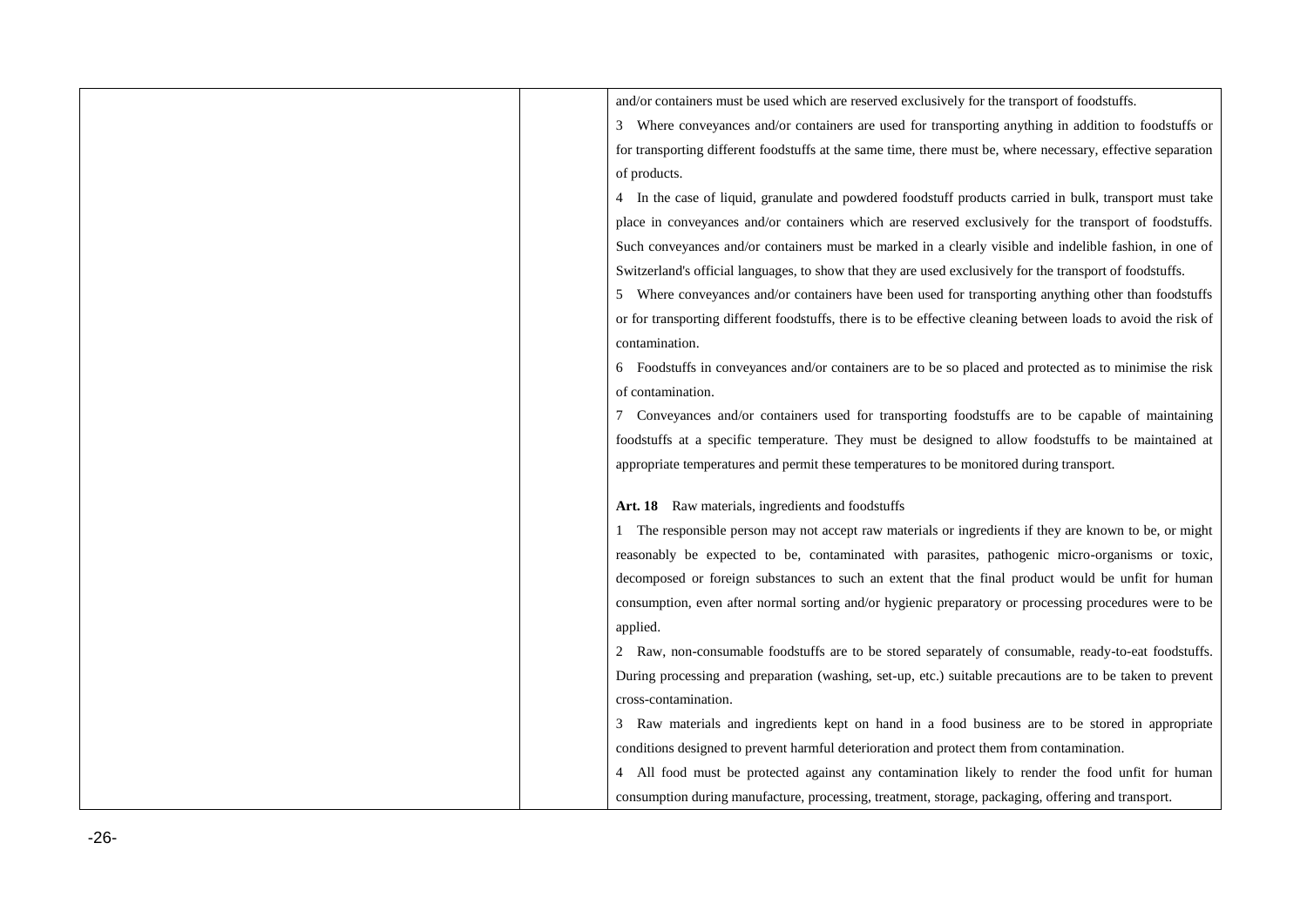|                                        |    | 5 Hazardous or inedible substances are to be adequately labelled and stored in separate and secure<br>containers.                                                                                                                                                                                                                                                                                                                                                                                                                                                                                                                                                                                                                                                                                                                                                                                                                                                                                                                                                                                                                                                                                                                                                                                                                                                                                                                                                                       |
|----------------------------------------|----|-----------------------------------------------------------------------------------------------------------------------------------------------------------------------------------------------------------------------------------------------------------------------------------------------------------------------------------------------------------------------------------------------------------------------------------------------------------------------------------------------------------------------------------------------------------------------------------------------------------------------------------------------------------------------------------------------------------------------------------------------------------------------------------------------------------------------------------------------------------------------------------------------------------------------------------------------------------------------------------------------------------------------------------------------------------------------------------------------------------------------------------------------------------------------------------------------------------------------------------------------------------------------------------------------------------------------------------------------------------------------------------------------------------------------------------------------------------------------------------------|
|                                        |    | See also Swiss Guide on Good Manufacturing Practice for milk processing<br>SOP 11.03, SOP 08.01-08.09                                                                                                                                                                                                                                                                                                                                                                                                                                                                                                                                                                                                                                                                                                                                                                                                                                                                                                                                                                                                                                                                                                                                                                                                                                                                                                                                                                                   |
| <b>Product Traceability and Recall</b> | 12 | Federal Act on Food and Utility Articles (LMG)<br>Art. 23a Traceability<br>1 Foodstuffs, animals intended for food manufacture and all substances pertaining<br>thereto or which may be expected to be processed into a foodstuff must be traceable<br>through all stages of manufacturing, processing and distribution.<br>2 Systems and processes must be put in place so that the authorities can, at their<br>request, be notified of any necessary information.<br>Foodstuffs and Utility Articles Ordinance [LGV], Art. 50:<br>Art. 50 Traceability<br>1 Foodstuffs, animals intended for food manufacture and all substances which may be expected to be<br>processed into a foodstuff must be traceable through all stages of manufacturing, processing and<br>distribution.<br>2 Whoever trades with products according to Paragraph 1 must be able to provide the following<br>information to the competent cantonal enforcement authority:<br>a. From whom the products were obtained; and<br>b. To whom they were supplied; this shall not apply to the direct sale to consumers.<br>2bis Whoever trades in foodstuffs of animal origin, sprouts or seeds for the generation of sprouts must<br>also ensure that the food business to which the products are supplied and the competent enforcement<br>authority, should it so request, is supplied with the following information:<br>a. An exact description of the product;<br>b. The volume or quantity of the product; |
|                                        |    | c. The name and address of the food business by which the product was shipped;<br>d. The name and address of the previous owner by whom the product was shipped, where the owner is not<br>a food business;<br>e. The name and address of the food business to which the product was shipped;                                                                                                                                                                                                                                                                                                                                                                                                                                                                                                                                                                                                                                                                                                                                                                                                                                                                                                                                                                                                                                                                                                                                                                                           |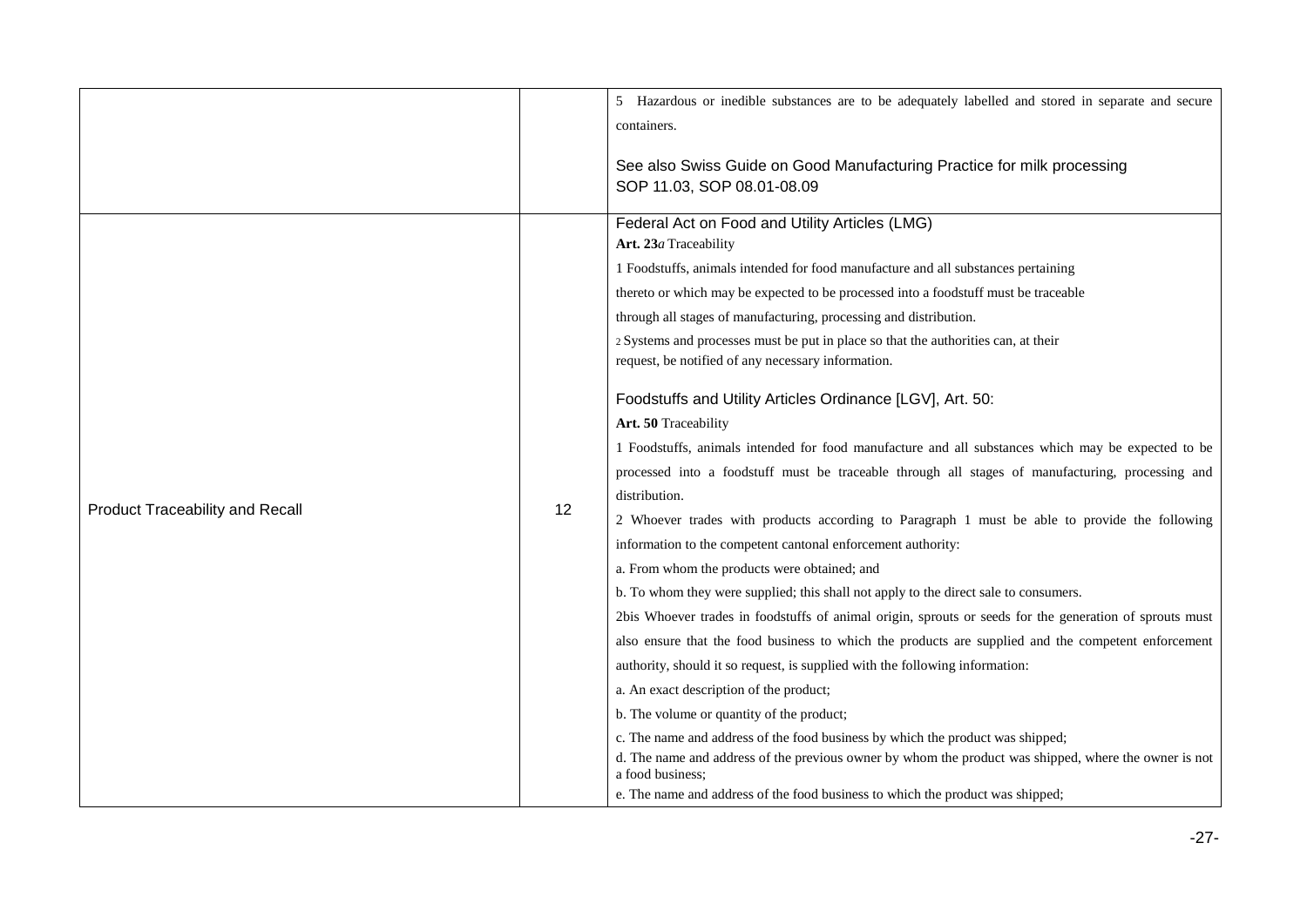| f. The name and address of the new owner to whom the product was shipped, where the owner is not a               |
|------------------------------------------------------------------------------------------------------------------|
| food business;                                                                                                   |
| g. A reference number to identify the lot, batch or consignment;                                                 |
| h. The shipping date.                                                                                            |
| 2ter The information according to Paragraphs 2 and 2bis must be kept on file at minimum until it can be          |
| assumed that the product has been consumed.                                                                      |
| 3 An importer who imports products from a country which does not implement a similar system of                   |
| traceability shall be responsible for ensuring that the origin of the products is traceable to the extent that a |
| food safety hazard can be precluded. The extent of responsibility shall be in line with the potential hazard     |
| posed by the product.                                                                                            |
|                                                                                                                  |
| Art. 54 Marketing of foodstuffs or utility articles which are hazardous to health                                |
| 1 Where the responsible person establishes or has reason to suspect that foodstuffs or utility articles          |
| imported, manufactured, processed, treated or marketed by his or her firm pose or may pose a hazard to           |
| health, and where the respective foodstuffs or utility articles are no longer under the firm's direct control,   |
| the responsible person must do the following immediately:                                                        |
| a. Inform the competent cantonal enforcement authority;                                                          |
| b. Take the requisite actions to withdraw the products from the market (Withdrawal); and                         |
| c. Where the products might have already reached consumers: recall the products (Recall) and effectively         |
| and accurately inform consumers of the reason for the recall.                                                    |
| 2 Where the responsible person has knowledge that or has reason to suspect that food-borne outbreaks are         |
| associated with his or her food business, he or she must ensure that samples of suspicious foods or strains      |
| of isolated pathogens are preserved and made available to the enforcement authorities as required.               |
| 3 The responsible person must cooperate with the enforcement authorities.                                        |
|                                                                                                                  |
|                                                                                                                  |
| See also Swiss Guide on Good Manufacturing Practice for milk processing                                          |
| SOP 06.01-06.04                                                                                                  |
|                                                                                                                  |
| See also Guideline for Implementation, Art. 54 of the Foodstuffs and Utility Articles                            |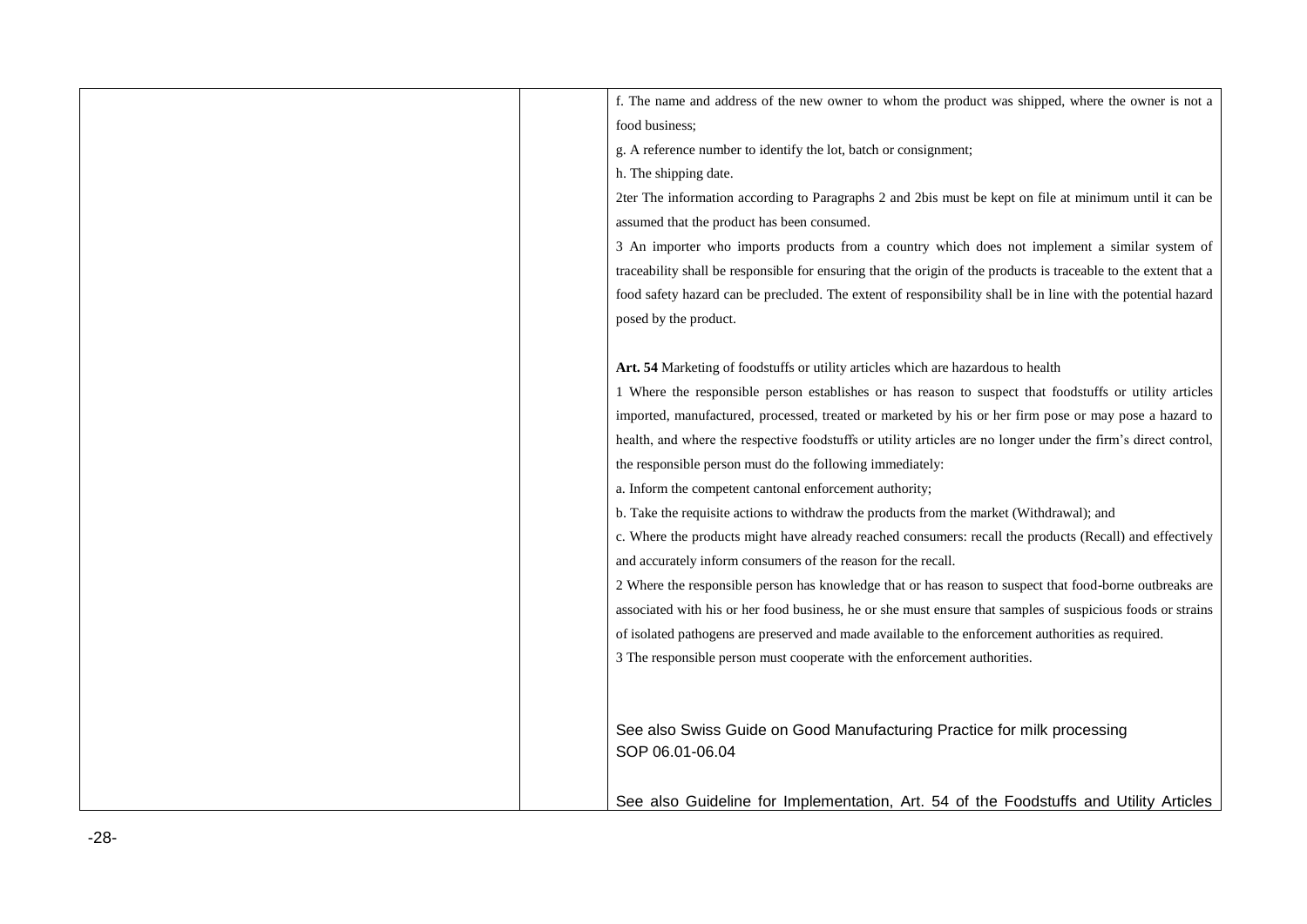|                                       |    | Ordinance [LGV]                                                                                               |
|---------------------------------------|----|---------------------------------------------------------------------------------------------------------------|
|                                       |    | See Hygiene Ordinance [HyV], Art. 23                                                                          |
| Training                              | 13 | See also Swiss Guide on Good Manufacturing Practice for milk processing<br>SOP 03.01-03.04                    |
|                                       |    |                                                                                                               |
|                                       |    | Foodstuffs and Utility Articles Ordinance [LGV]:                                                              |
|                                       |    | Art. 49 General principles                                                                                    |
|                                       |    | 1 The responsible person, as part of his or her duties, must ensure that the legal requirements applicable to |
|                                       |    | foodstuffs and utility articles have been satisfied at all levels of production, processing and distribution, |
|                                       |    | and in particular those provisions relating to health protection, protection against deception, and the       |
|                                       |    | hygienic handling of foodstuffs and utility articles.                                                         |
|                                       |    | 2 In order to comply with the requirements according to Paragraph 1, the responsible person is obligated      |
|                                       |    | to engage in self-supervision.                                                                                |
|                                       |    | 3 Key self-supervision tools include in particular:                                                           |
|                                       |    | a. The use of good practices (Good Hygiene Practice, Good Manufacturing Practice);                            |
|                                       |    | b. The use of procedures based on the principles of the HACCP concept (Art. 51);                              |
|                                       |    | c. Traceability;                                                                                              |
| Management Organization and Personnel | 14 | d. The sampling and analysis of foodstuffs and utility articles.                                              |
|                                       |    | Art. 50 Traceability                                                                                          |
|                                       |    | 1 Foodstuffs, animals intended for food manufacture and all substances which may be expected to be            |
|                                       |    | processed into a foodstuff must be traceable through all stages of manufacturing, processing and              |
|                                       |    | distribution.                                                                                                 |
|                                       |    | 2 Whoever trades with products according to Paragraph 1 must be able to provide the following                 |
|                                       |    | information to the competent cantonal enforcement authority:                                                  |
|                                       |    | a. From whom the products were obtained; and                                                                  |
|                                       |    | b. To whom they were supplied; this shall not apply to the direct sale to consumers.                          |
|                                       |    | 2bis Whoever trades in foodstuffs of animal origin, sprouts or seeds for the generation of sprouts must also  |
|                                       |    | ensure that the food business to which the products are supplied and the competent enforcement                |
|                                       |    | authority, should it so request, is supplied with the following information:                                  |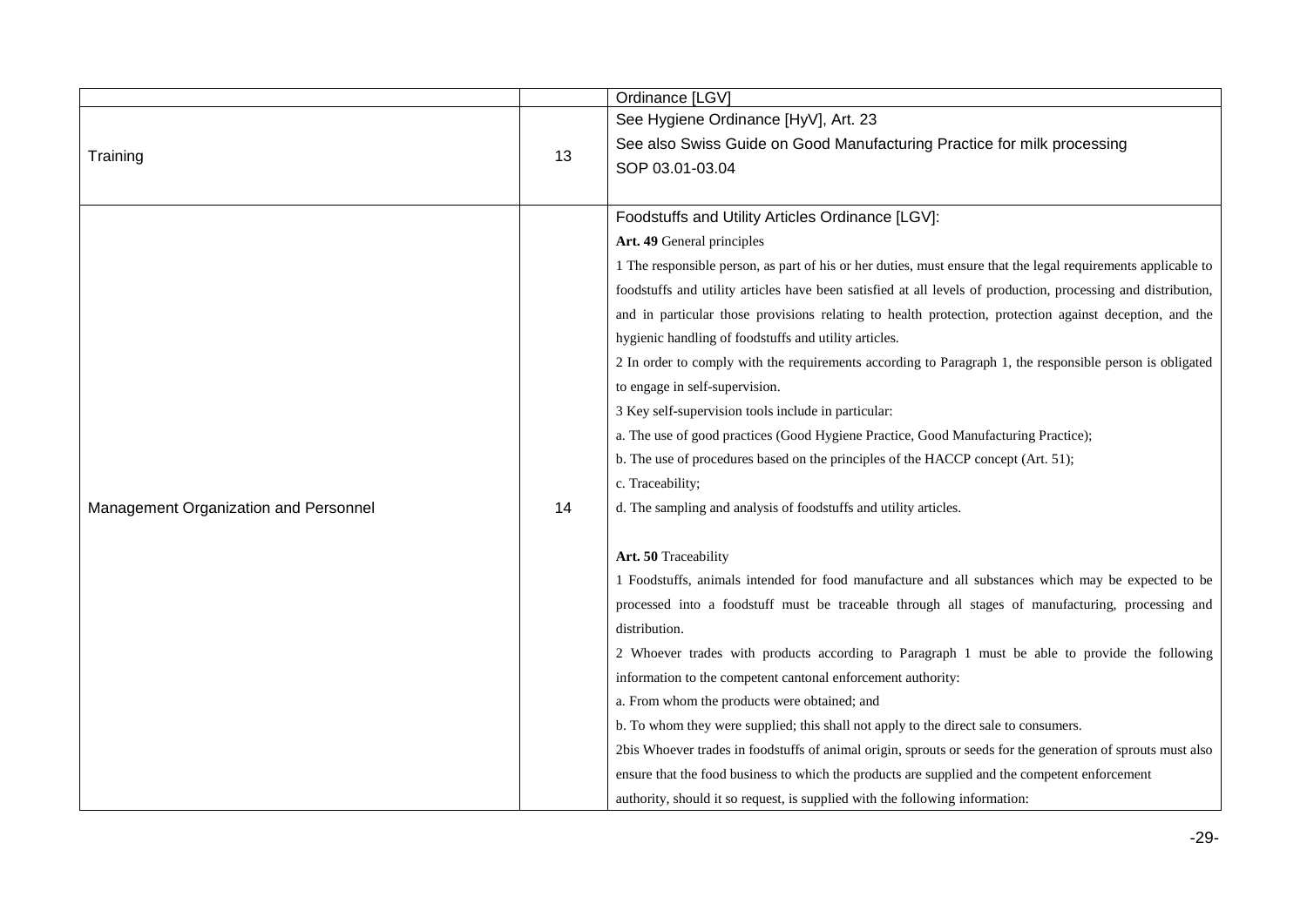| a. An exact description of the product;                                                                          |
|------------------------------------------------------------------------------------------------------------------|
| b. The volume or quantity of the product;                                                                        |
| c. The name and address of the food business by which the product was shipped;                                   |
| d. The name and address of the previous owner by whom the product was shipped, where the owner is not            |
| a food business;                                                                                                 |
| e. The name and address of the food business to which the product was shipped;                                   |
| f. The name and address of the new owner to whom the product was shipped, where the owner is not a               |
| food business;                                                                                                   |
| g. A reference number to identify the lot, batch or consignment;                                                 |
| h. The shipping date.                                                                                            |
| 2ter The information according to Paragraphs 2 and 2bis must be kept on file at minimum until it can be          |
| assumed that the product has been consumed.                                                                      |
| 3 An importer who imports products from a country which does not implement a similar system of                   |
| traceability shall be responsible for ensuring that the origin of the products is traceable to the extent that a |
| food safety hazard can be precluded. The extent of responsibility shall be in line with the potential hazard     |
| posed by the product.                                                                                            |
|                                                                                                                  |
| Art. 51 Hazard Analysis and Critical Control Points (HACCP)                                                      |
| 1 Whoever manufactures, processes, treats, stores, transports or markets foodstuffs must develop and             |
| apply one or more procedures based on HACCP principles to ensure the on-going monitoring of specific             |
| biological, chemical and physical hazards. This shall be without prejudice to Article 53.                        |
| 2 Such a procedure must include the following elements:                                                          |
| a. Identifying and assessing any hazards that must be prevented, eliminated or reduced to acceptable levels      |
| (Hazard Analysis, HA);                                                                                           |
| b. Identifying the critical control points at the process levels at which control is essential to bring a hazard |
| under control, i.e. to prevent or eliminate a hazard or to reduce it to an acceptable level (Critical Control    |
| Point $(s)$ , CCP);                                                                                              |
| c. Establishing guide values at the aforementioned process levels which distinguish acceptable values            |
| from unacceptable values for the prevention, elimination or reduction of identified hazards;                     |
| d. Establishing and implementing an effective system for monitoring procedures at critical control points;       |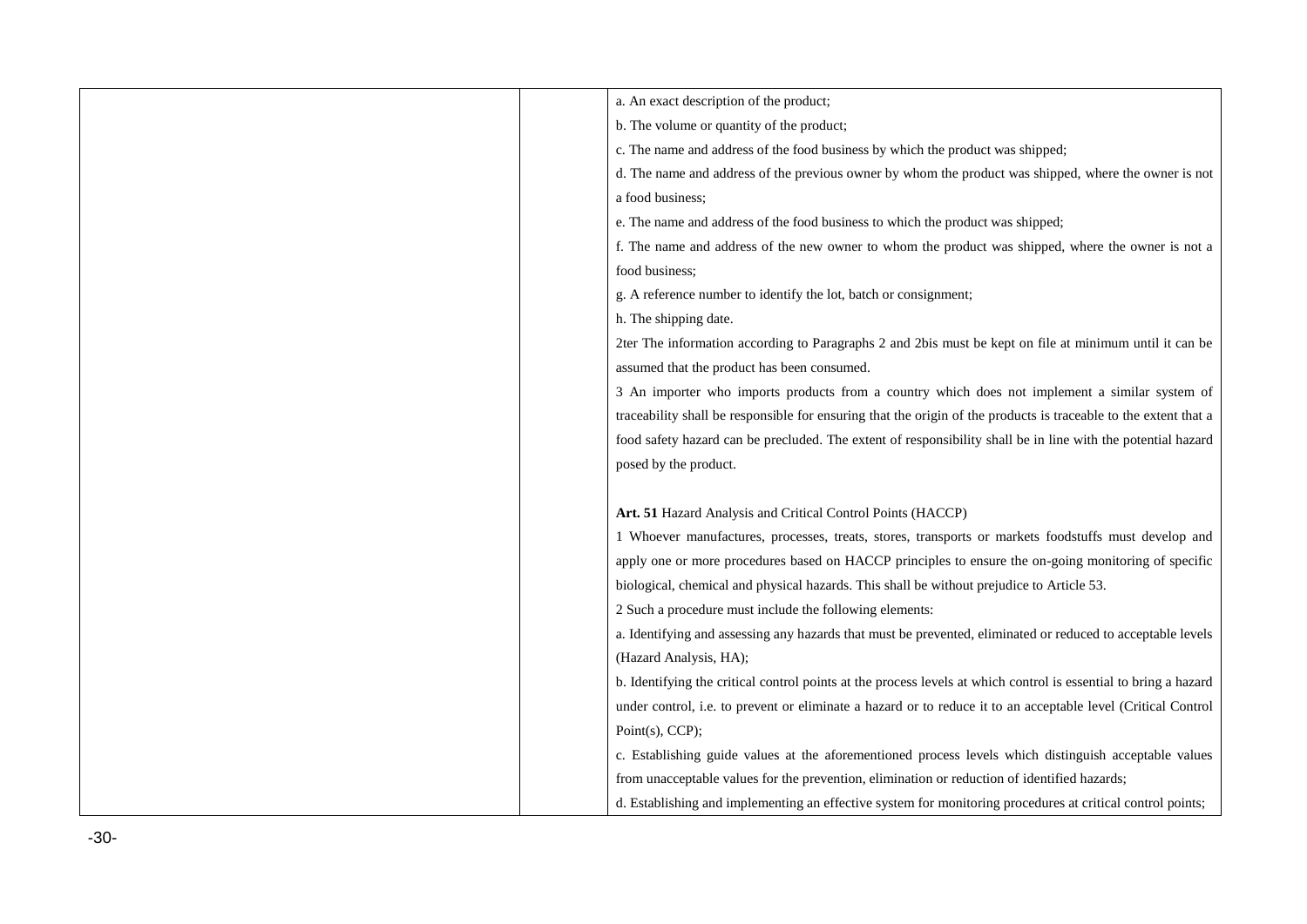| e. Establishing corrective actions when monitoring indicates that a critical control point is no longer under |
|---------------------------------------------------------------------------------------------------------------|
| control;                                                                                                      |
| f. Establishing a review procedure to determine compliance with the provisions according to                   |
| Subparagraphs a-e; reviews are to be conducted regularly, in any event whenever a change in the               |
| production process is likely to negatively affect the safety of the foodstuffs produced;                      |
| g. Creating documents and keeping records which show that the provisions according to Subparagraphs           |
| a-f have been satisfied; the documents and records must be commensurate with the nature and size of the       |
| food business; they must be kept up to date at all times and be archived for an appropriate period of time.   |
| 3 The HACCP concept must be appropriately applied in a manner commensurate with the safety risk               |
| posed and the production scale.                                                                               |
| 4 The FDHA may appropriately ease the requirements applicable to retailers.                                   |
| 5 Paragraph 1 shall not apply to:                                                                             |
| a. Primary production;                                                                                        |
| b. Producers who exclusively offer small quantities of primary products produced by them to consumers         |
| directly or by way of local retailers.                                                                        |
|                                                                                                               |
|                                                                                                               |
| Art. 52 Guides to good practice                                                                               |
| 1 The food business sectors may establish guidelines for good practice based on HACCP principles. These       |
| must be submitted to the Federal Food Safety and Veterinary Office (FSVO) for approval by same.               |
| 2 The following applies to these guidelines:                                                                  |
| a. They must be suitable for the correct implementation of the provisions of this section and other food      |
| hygiene provisions;                                                                                           |
| b. They must take account of the relevant codes of practice of the Codex Alimentarius; and                    |
| c. Affected groups must have been consulted.                                                                  |
|                                                                                                               |
| Art. 53 Evidence of good practice                                                                             |
| The responsible person must be able to prove to the competent cantonal enforcement authority that:            |
| a. A procedure complying with HACCP is applied; or                                                            |
| b. Where guidelines for good practice are present which have been approved by the FSVO, these                 |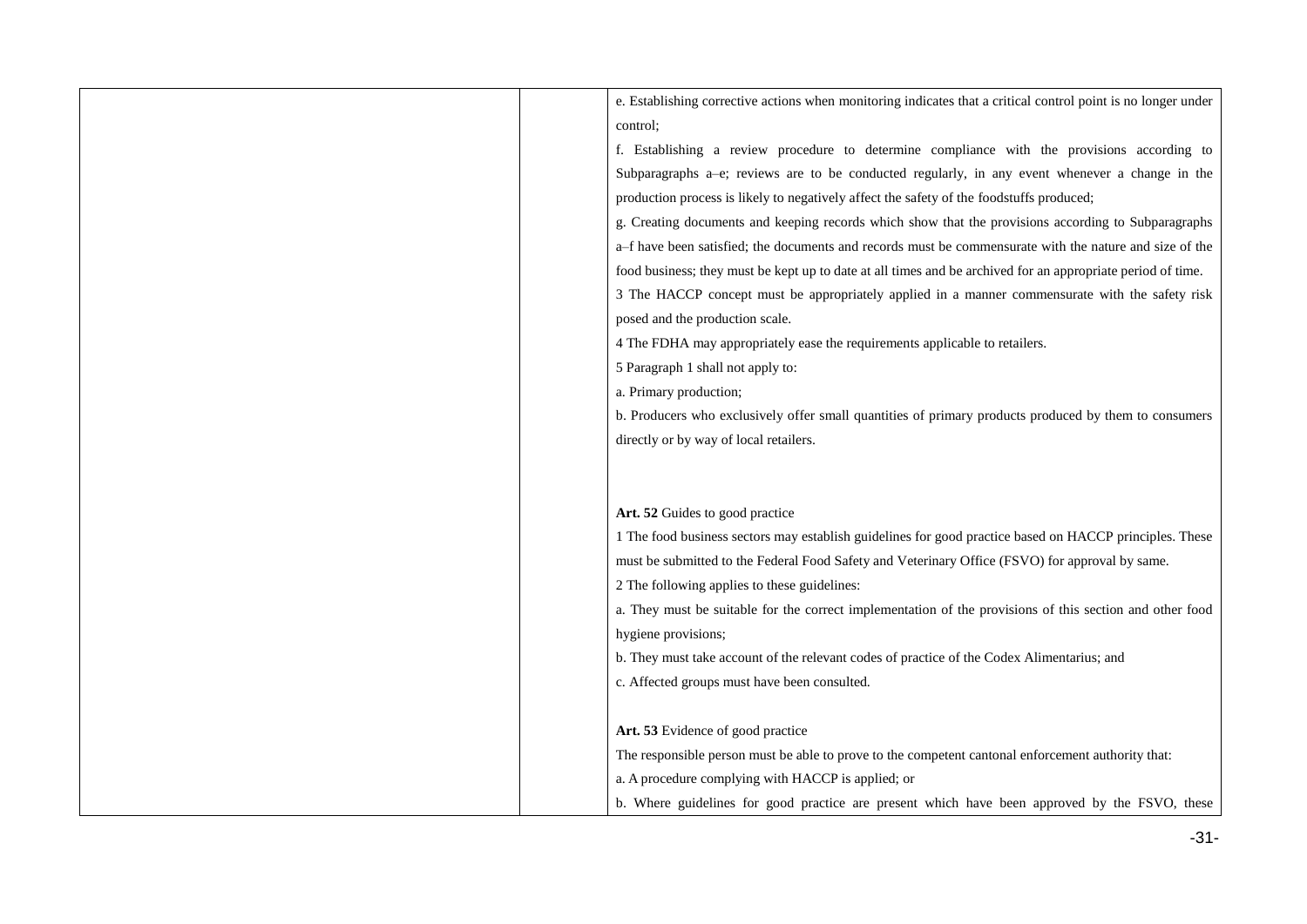|                                              |               | guidelines are applied to ensure good practice.<br>See also Swiss Guide on Good Manufacturing Practice for milk processing<br>SOP 02.01                                                                                                                                                                    |
|----------------------------------------------|---------------|------------------------------------------------------------------------------------------------------------------------------------------------------------------------------------------------------------------------------------------------------------------------------------------------------------|
| Management of Records and Documents          | 15            | Foodstuffs and Utility Articles Ordinance [LGV]:<br>Art. 55 Documentation of self-supervision<br>All self-supervision actions are to be documented in writing or by way of an equivalent procedure.<br>2 The FDHA may regulate the nature and manner of self-supervision and the details of documentation. |
| Requirements for Computer System Application | Appendix<br>A | See Foodstuffs and Utility Articles Ordinance [LGV], Art. 49 - 55 [above]                                                                                                                                                                                                                                  |
|                                              |               |                                                                                                                                                                                                                                                                                                            |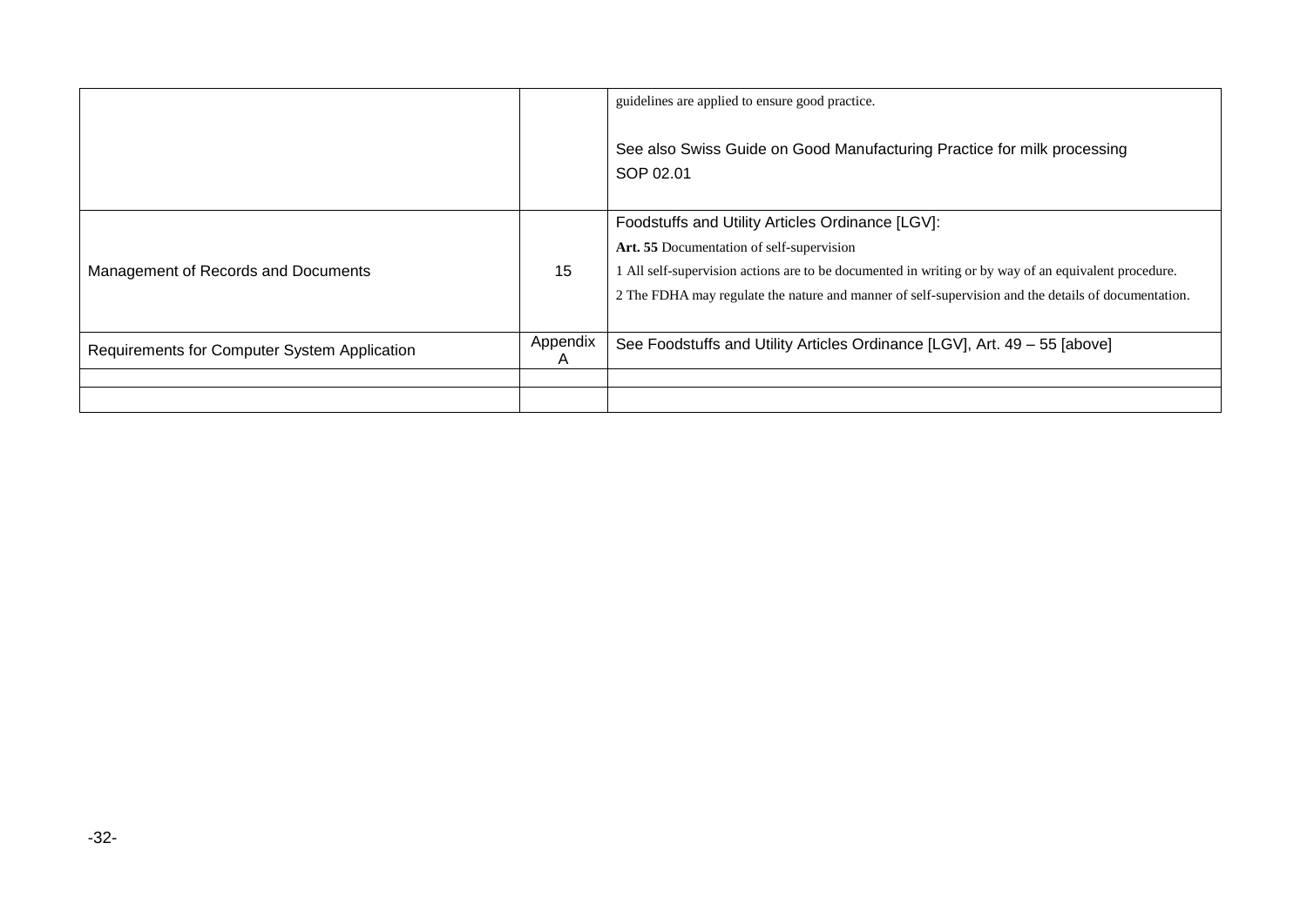| <b>SR/RS</b> | Name of regulation                                                                                                                                                    | <b>Documents</b><br>(German) |
|--------------|-----------------------------------------------------------------------------------------------------------------------------------------------------------------------|------------------------------|
| 916.40       | Tierseuchengesetz vom 1. Juli 1966 (TSG)                                                                                                                              | <b>PDF</b>                   |
|              | Animal Health Act of 1 July 1966                                                                                                                                      | 916.40.de.pdf                |
| 916.401      | Tierseuchenverordnung vom 27. Juni 1995 (TSV)                                                                                                                         |                              |
|              | Animal Health Ordinance of 27 June 1995                                                                                                                               | 916.401.de.pdf               |
| 916.402      | Verordnung vom 16. November 2011 über die Aus-,<br>Weiter- und Fortbildung der Personen im öffentlichen<br>Veterinärdienst                                            | 916.402.de.pdf               |
|              | Ordinance of 16 November 2011 on training, further<br>education and continuing education of persons in the<br>public veterinary service                               |                              |
| 916.404.1    | Verordnung vom 26.<br>Oktober<br>2011<br>über<br>die<br>Tierverkehr-Datenbank (TVD-Verordnung)                                                                        | 916.404.1.de.pdf             |
|              | Ordinance of 23 November 2005 on the animal<br>movements database                                                                                                     |                              |
| 916.407      | 10. November<br>die<br>Verordnung<br>vom<br>2004<br>über<br>die<br>Ausrichtung<br>Beiträgen<br>Kosten<br>der<br>von<br>an<br>Entsorgung von tierischen Nebenprodukten | 916.407.de.pdf               |
|              | Ordinance of 10 November 2004 on the payment of<br>contributions to the cost of disposing of animal<br>by-products                                                    |                              |
| 916.441.22   | Verordnung vom 25. Mai 2011 über die Entsorgung von<br>tierischen Nebenprodukten (VTNP)                                                                               | 916.441.22.de.pdf            |
|              | Ordinance of 25 May 2011 on the disposal of animal<br>by-products                                                                                                     |                              |
| 916.443.10   | Verordnung vom 18. April 2007 über die Ein-, Durch-<br>und Ausfuhr von Tieren und Tierprodukten (EDAV)                                                                | 916.443.10.de.pdf            |
|              | Ordinance of 18 April 2007 on the import, transit and<br>export of animals and animal products                                                                        |                              |
| 916.443.106  | Verordnung des EDI vom 16. Mai 2007 über die<br>Kontrolle der Ein- und Durchfuhr von Tieren und<br>Tierprodukten (EDAV-Kontrollverordnung)                            | 916.443.106.de.pdf           |
|              | Ordinance of the EAER dated 16 May 2007 on the<br>control of imports and transits of animals and animal<br>products                                                   |                              |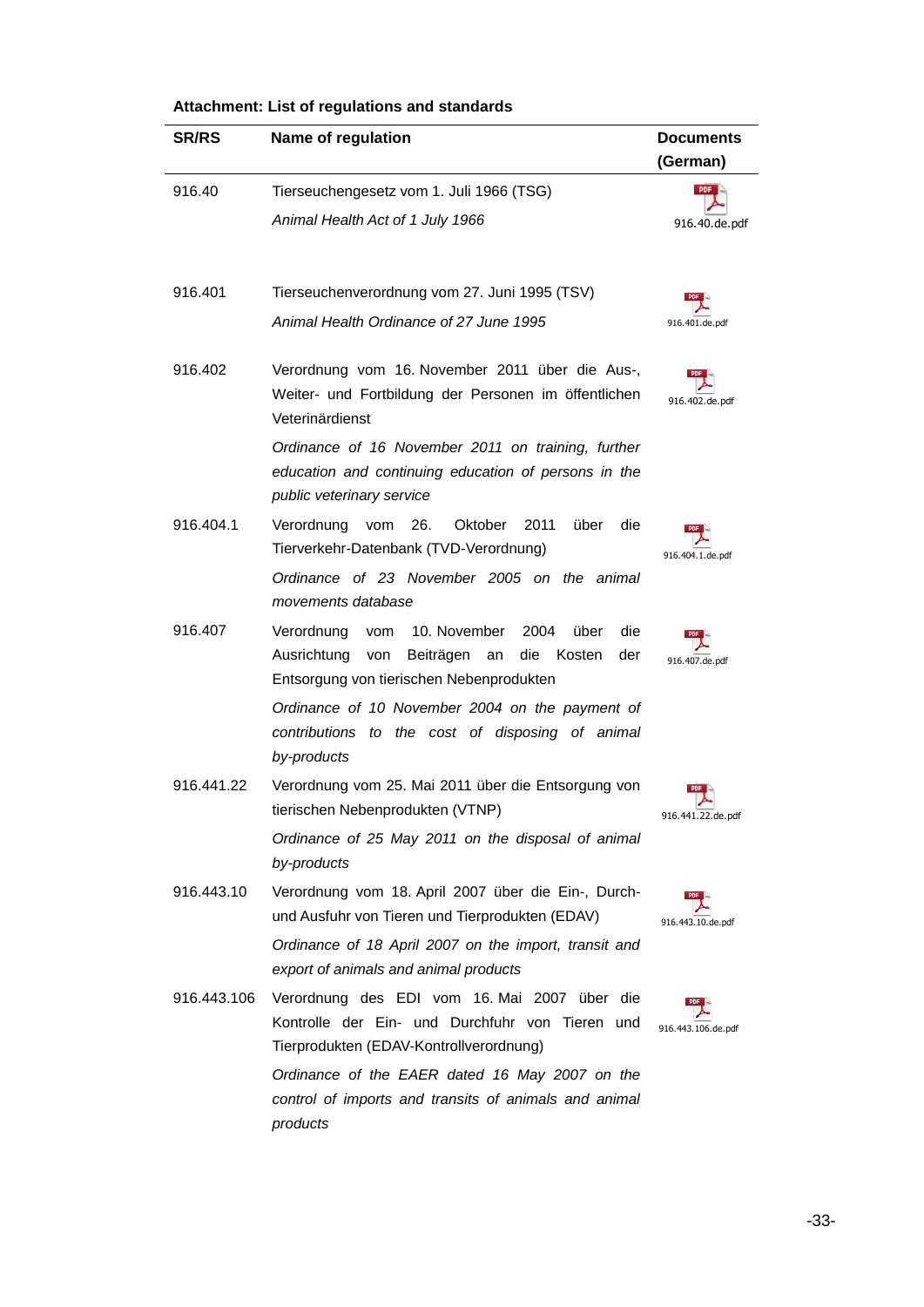| <b>SR/RS</b> | Name of regulation                                                                                                                                                                                                                                     | <b>Documents</b><br>(German) |
|--------------|--------------------------------------------------------------------------------------------------------------------------------------------------------------------------------------------------------------------------------------------------------|------------------------------|
| 916.443.13   | Verordnung vom 27. August 2008 über die Ein- und<br>Durchfuhr von Tierprodukten aus<br>Drittstaaten<br>im<br>Luftverkehr (EDTpV)                                                                                                                       | 916.443.13.de.pdf            |
|              | Ordinance of 27 August 2008 on the import and transit of<br>animal products from third countries by air                                                                                                                                                |                              |
| 916.307      | Verordnung vom 26. Oktober 2011 über die Produktion<br>das<br>Inverkehrbringen<br>Futtermitteln<br>und<br>von<br>(Futtermittel-Verordnung, FMV)                                                                                                        | 916.307.de.pdf               |
|              | Ordinance of 26 October 2011 on the production and<br>marketing of feed                                                                                                                                                                                |                              |
| 812.212.27   | Verordnung<br>die<br>18. August<br>2004<br>über<br>vom<br>Tierarzneimittel (TAMV)                                                                                                                                                                      | 812.212.27.de.pdf            |
|              | Ordinance of 18 August 2004 on veterinary medicines                                                                                                                                                                                                    |                              |
| 817.0        | Bundesgesetz vom 9. Oktober 1992 über Lebensmittel<br>und Gebrauchsgegenstände (Lebensmittelgesetz, LMG)                                                                                                                                               | 817.0.pdf                    |
|              | Federal act of 9 October 1992 on food and utility articles                                                                                                                                                                                             |                              |
| 817.02       | Lebensmittel- und Gebrauchsgegenständeverordnung<br>vom 23. November 2005 (LGV)                                                                                                                                                                        | 817.02.de.pdf                |
|              | Ordinance of 23 November 2005 on food and utility<br>articles                                                                                                                                                                                          |                              |
| 817.042      | Verordnung vom 9. November 2011 über die Ausbildung<br>die<br>Prüfung<br>der<br>Vollzug<br>und<br>mit<br>dem<br>der<br>Lebensmittelgesetzgebung<br>betrauten<br>Personen<br>(Verordnung über die Vollzugspersonen<br>im<br>Lebensmittelbereich, VVPLM) | 817.042.de.pdf               |
|              | Ordinance of 9 November 2011 on implementing<br>persons in the food sector                                                                                                                                                                             |                              |
| 817.022.31   | Verordnung des EDI vom 22. Juni 2007 über die in<br>Lebensmitteln<br>Zusatzstoffe<br>zulässigen<br>(Zusatzstoffverordnung, ZuV)                                                                                                                        | 817.022.31.de.pdf            |
|              | Ordinance of the FDHA of 22 June 2007 on the additives<br>permitted in foods                                                                                                                                                                           |                              |
| 817.021.23   | Verordnung des EDI vom 26. Juni 1995 über Fremd- und<br>Inhaltsstoffe<br>Lebensmitteln<br>(Fremd-<br>in<br>und<br>Inhaltsstoffverordnung, FIV)                                                                                                         | 817.021.23.de.pdf            |
|              | Ordinance of the FDHA of 26 June 1995 on residues and<br>ingredients in foods                                                                                                                                                                          |                              |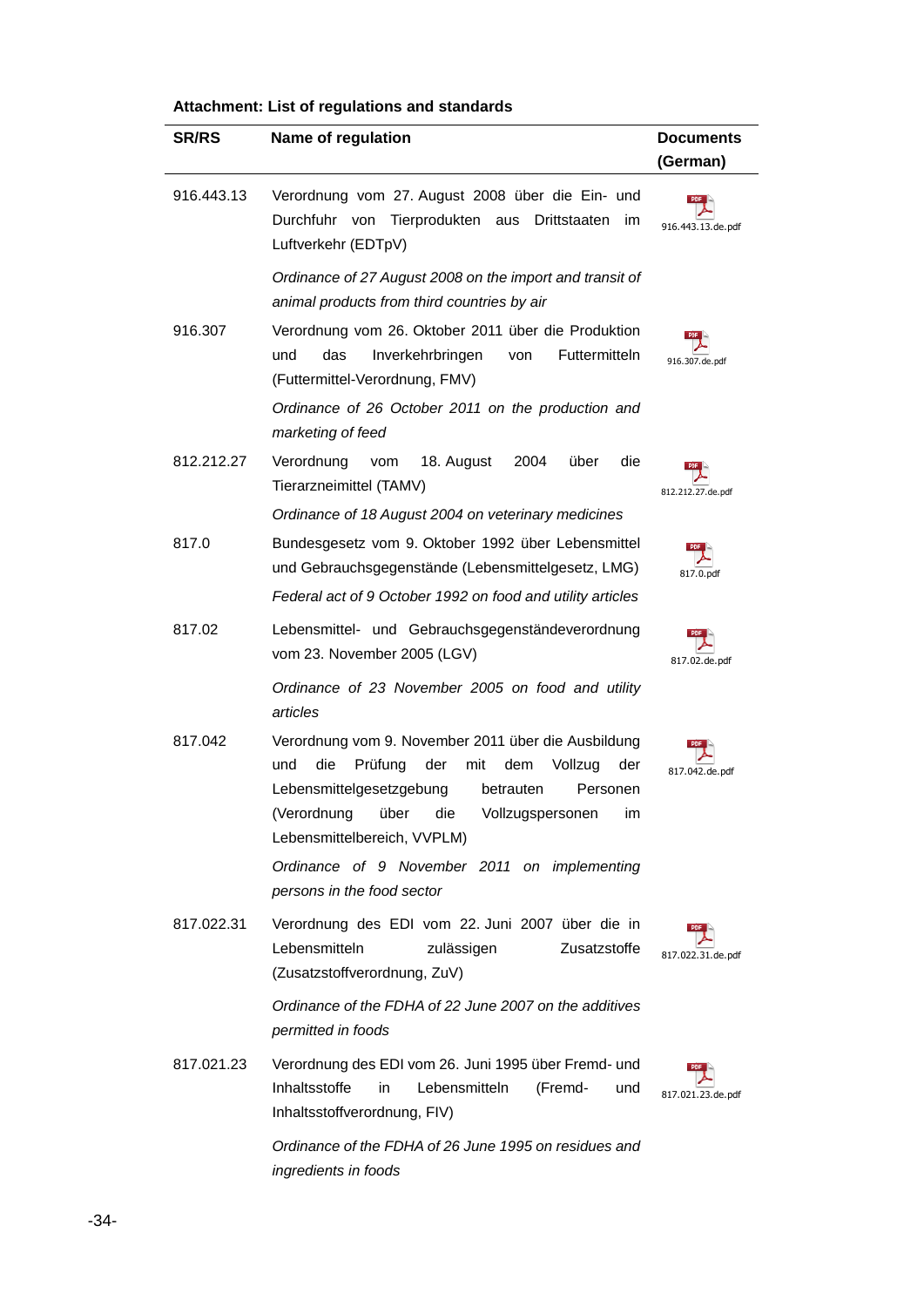| <b>SR/RS</b>  | Name of regulation                                                                                                                                       | <b>Documents</b>   |
|---------------|----------------------------------------------------------------------------------------------------------------------------------------------------------|--------------------|
|               |                                                                                                                                                          | (German)           |
| 817.022.108   | Verordnung des EDI vom 23. November 2005 über<br>Lebensmittel tierischer Herkunft                                                                        | 817.022.108.de.pdf |
|               | Ordinance of the FDHA of 23 November 2005 on food of<br>animal origin                                                                                    |                    |
| 817.022.21    | Verordnung des EDI vom 23. November 2005 über die<br>Kennzeichnung und Anpreisung von Lebensmitteln<br>(LKV)                                             | 817.022.21.de.pdf  |
|               | Ordinance of the FDHA of 23 November 2005 on the<br>labelling and advertising of foods                                                                   |                    |
| 817.024.1     | Hygieneverordnung des EDI vom 23. November 2005<br>(HyV)                                                                                                 | 817.024.1.de.pdf   |
|               | Hygiene ordinance of the FDHA of 23 November 2005                                                                                                        |                    |
| 817.025.21    | Verordnung des EDI vom 23. November 2005 über den<br>Vollzug der Lebensmittel-gesetzgebung                                                               | 817.025.21.de.pdf  |
|               | Ordinance of the FDHA dated 23 November 2005 on the<br>implementation of food legislation                                                                |                    |
| 916.020       | 23. November<br>über<br>die<br>Verordnung<br>2005<br>vom<br>Primärproduktion (VPrP)                                                                      | 916.020.de.pdf     |
|               | Ordinance of 23 November 2005 on primary production                                                                                                      |                    |
| 916.020.1     | Verordnung des WBF vom 23. November 2005 über die<br>Hygiene bei der Primär-produktion (VHyPrP)                                                          | 916.020.1.de.pdf   |
|               | Ordinance of 23 November 2005 on hygiene in primary<br>production                                                                                        |                    |
| 910.15        | Verordnung vom 26. Oktober 2011 über die Koordination<br>Kontrollen<br>auf<br>Landwirtschaftsbetrieben<br>der<br>(Kontrollkoordinationsverordnung, VKKL) | 910.15.de.pdf      |
|               | Ordinance of 26 October 2011 on the coordination of<br>controls at agricultural establishments                                                           |                    |
| 916.351.0     | Milchprüfungsverordnung (MiPV)                                                                                                                           |                    |
|               | Milk testing ordinance of 20 October 2010                                                                                                                | 916.351.0.de.pdf   |
| 916.351.021.1 | Verordnung des EDI vom 23. November 2005 über die<br>Hygiene bei der Milchproduktion (VHyMP)                                                             | 916.351.021.1.de.p |
|               | Ordinance of the EAER dated 23 November 2005 on<br>hygiene in milk production                                                                            |                    |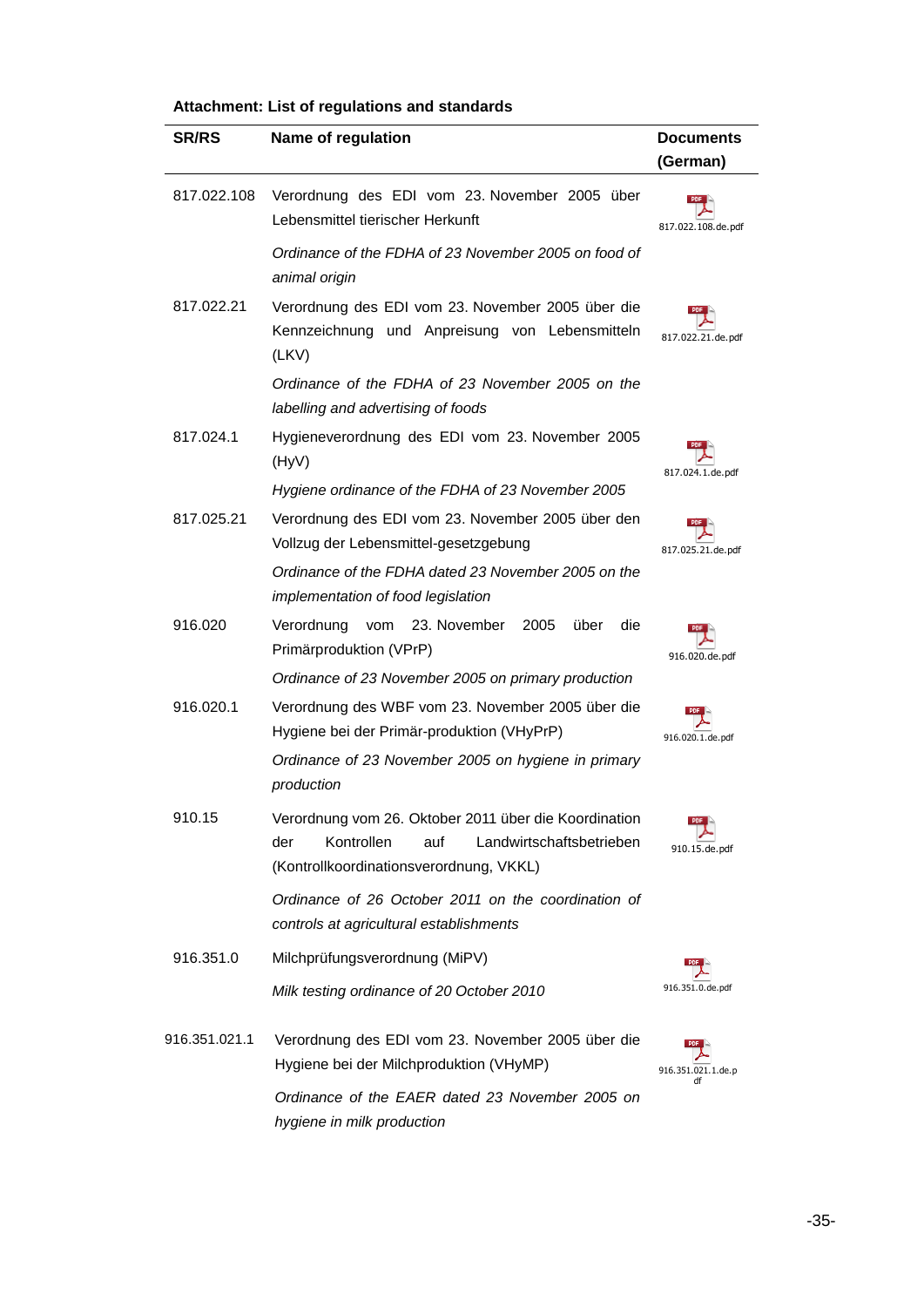| <b>SR/RS</b> | Name of regulation                                                                                                                                                                                                                                    | <b>Documents</b><br>(German)              |
|--------------|-------------------------------------------------------------------------------------------------------------------------------------------------------------------------------------------------------------------------------------------------------|-------------------------------------------|
| 916.161      | Verordnung<br>12. Mai<br>2010<br>über<br>das<br>vom<br>Inverkehrbringen<br>Pflanzenschutzmitteln<br>von<br>(Pflanzenschutzmittelverordnung, PSMV)                                                                                                     | 916.161.de.pdf                            |
|              | Ordinance of 18 May 2005 on the commercialisation of<br>crop protection agents                                                                                                                                                                        |                                           |
| 817.024.2    | Verordnung vom 11. Mai 2009 über die hygienische<br>Milchverarbeitung in Sömmerungsbetrieben                                                                                                                                                          | 817.024.2.pdf                             |
|              | Ordinance of the FDHA of 11 May 2009 on hygienic milk<br>processing on Alpine pasturing farms                                                                                                                                                         |                                           |
| 817.022.102  | Verordnung des EDI vom 23. November 2005 über<br>Trink-, Quell- und Mineralwasser                                                                                                                                                                     | 817.022.102.de.pdf                        |
|              | Ordinance of the FDHA of 23 November 2005 on<br>potable, spring and mineral water                                                                                                                                                                     |                                           |
| 817.022.104  | Verordnung des EDI über Speziallebensmittel vom 23.<br>November 2005                                                                                                                                                                                  | 817.022.104.de.pdf                        |
|              | Ordinance of the FDHA of 23 November 2005 on special<br>food                                                                                                                                                                                          |                                           |
|              | Technische Weisung über die amtlichen Kontrollen in der<br>Primärproduktion in Tierhaltungen (Hygiene in der<br>tierischen<br>Primärproduktion,<br>Milchhygiene,<br>Tierarzneimittel, Tiergesundheit und Tierverkehr sowie<br>Tierschutz bei Fischen) | 2013_01_10_TW Ko<br>ntrollen+inkl+allen+K |
|              | Kontrollhandbuch für die amtstierärztlichen Kontrollen in<br>Betrieben mit Nutztierhaltung                                                                                                                                                            | Kontrollhandbuch+2<br>010.pdf             |
|              | Technische<br>Durchführung<br>Weisung<br>für<br>die<br>der<br>Milchprüfung                                                                                                                                                                            | Technische+Weisung<br>+für+die+Durchführu |
|              | Technische Weisung<br>für die Verfügung<br>die<br>und<br>Aufhebung<br>der<br>Milchliefersperre<br>der<br>bei<br>Qualitätskontrolle der Milch                                                                                                          | Technische+Weisung<br>+Verfügung+und+At   |
|              | Technische Weisung Kontrollen<br>hygienischen<br>der<br>Milchproduktion                                                                                                                                                                               | techn_weisung_vhy<br>mp_v1_vis_hwy[1].pi  |
|              | Kontrollhandbuch für die Kontrollen der hygienischen<br>Milchproduktion                                                                                                                                                                               | Kontrollhandbuch_vh<br>ymp v1[1].pdf      |